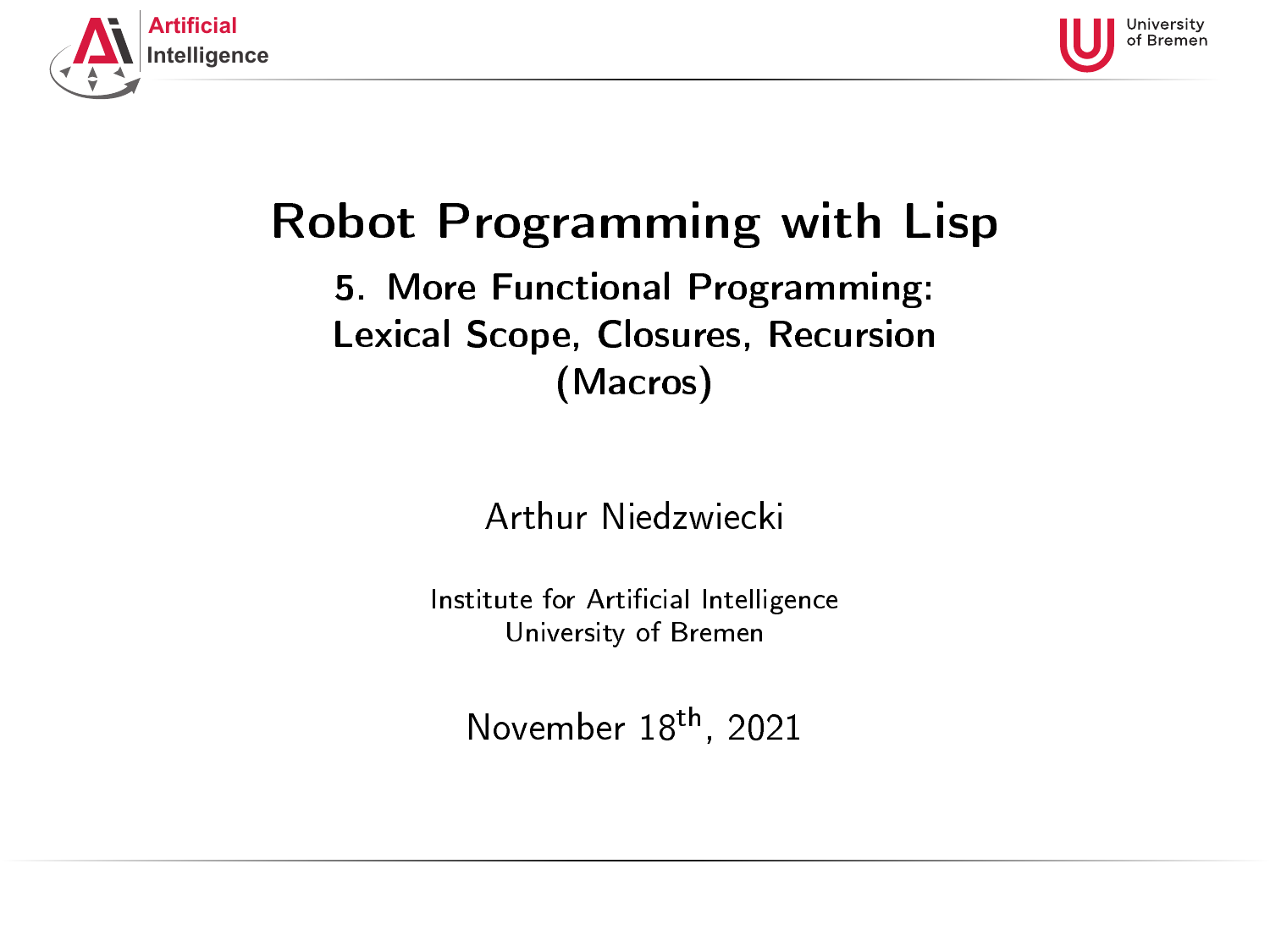<span id="page-1-0"></span>



## [Concepts](#page-1-0) [Lexical Scope](#page-1-0) [Closures](#page-23-0) [Recursion](#page-27-0)

[Macros](#page-35-0)

[Organizational](#page-47-0)

[Concepts](#page-1-0) [Organizational](#page-47-0)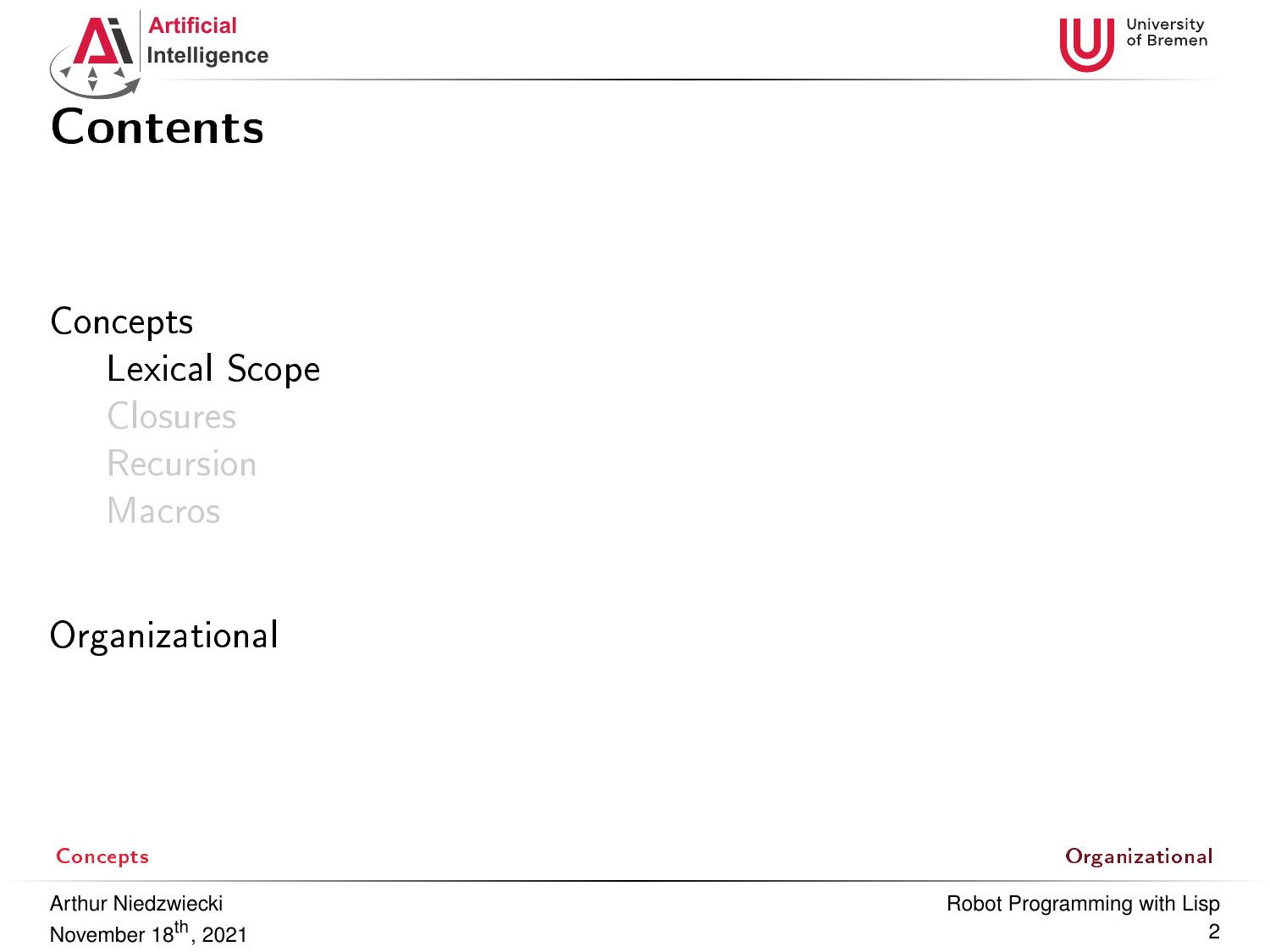<span id="page-2-0"></span>



## The let Environment

### let

```
CL-USER> (let ((a 1)
               (h 2)(values a b))
1
2
CL-USER> (values a b)
The variable A is unbound.
CL-USER> (defvar some-var 'global)
         (let ((some-var 'outer))
           (let ((some-var 'inter))
             (format t "some-var inner: ~a~%" some-var))
           (format t "some-var outer: ~a~%" some-var))
         (format t "global-var: ~a~%" some-var)
?
```
[Concepts](#page-1-0) [Organizational](#page-47-0)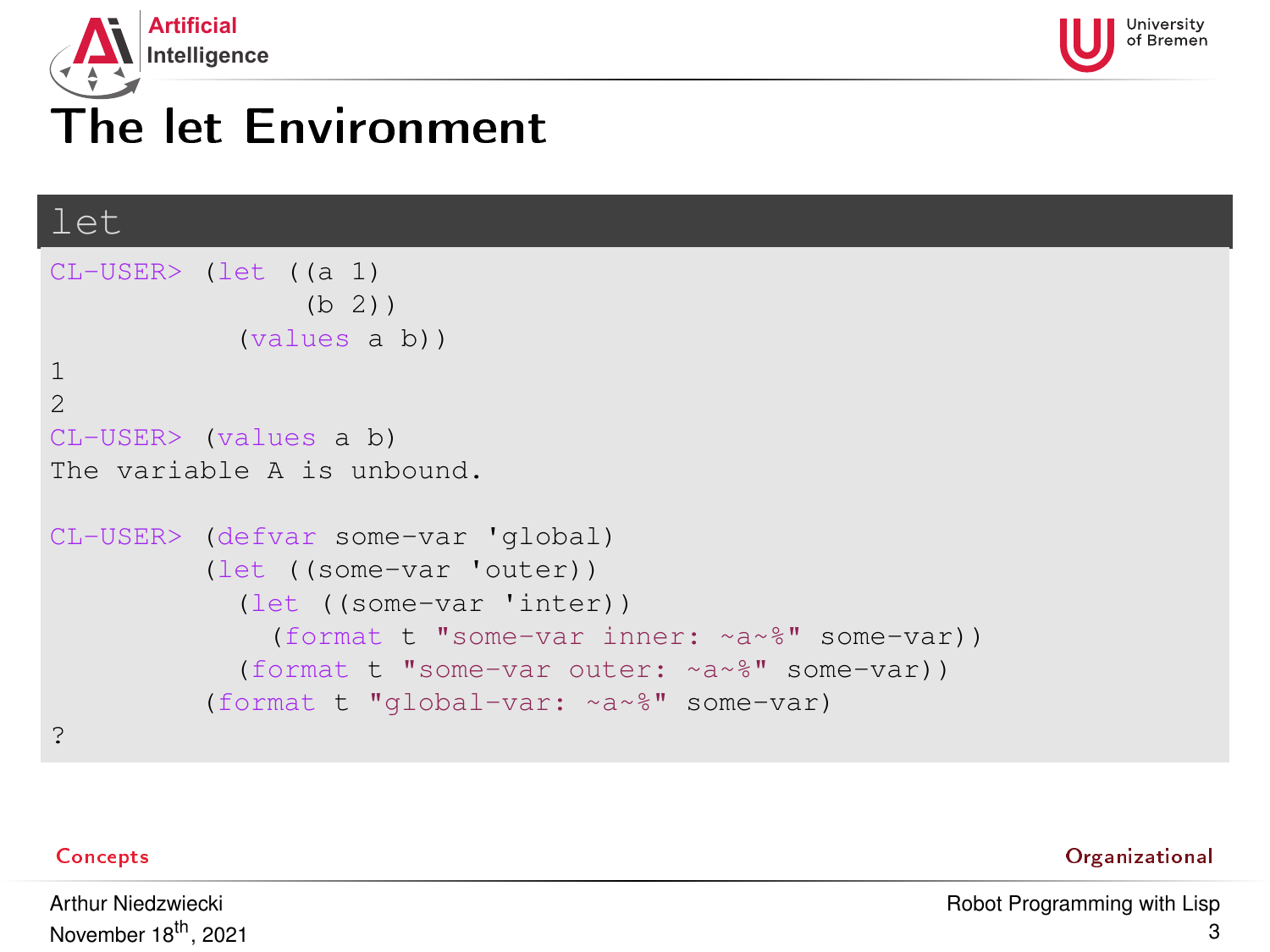<span id="page-3-0"></span>



## The let Environment

### let

```
CL-USER> (let ((a 1)
               (b 2)(values a b))
1
2
CL-USER> (values a b)
The variable A is unbound.
CL-USER> (defvar some-var 'global)
         (let ((some-var 'outer))
           (let ((some-var 'inter))
             (format t "some-var inner: ~a~%" some-var))
           (format t "some-var outer: ~a~%" some-var))
         (format t "global-var: ~a~%" some-var)
some-var inner: INTER
some-var outer: OUTER
global-var: GLOBAL
```
[Concepts](#page-1-0) [Organizational](#page-47-0)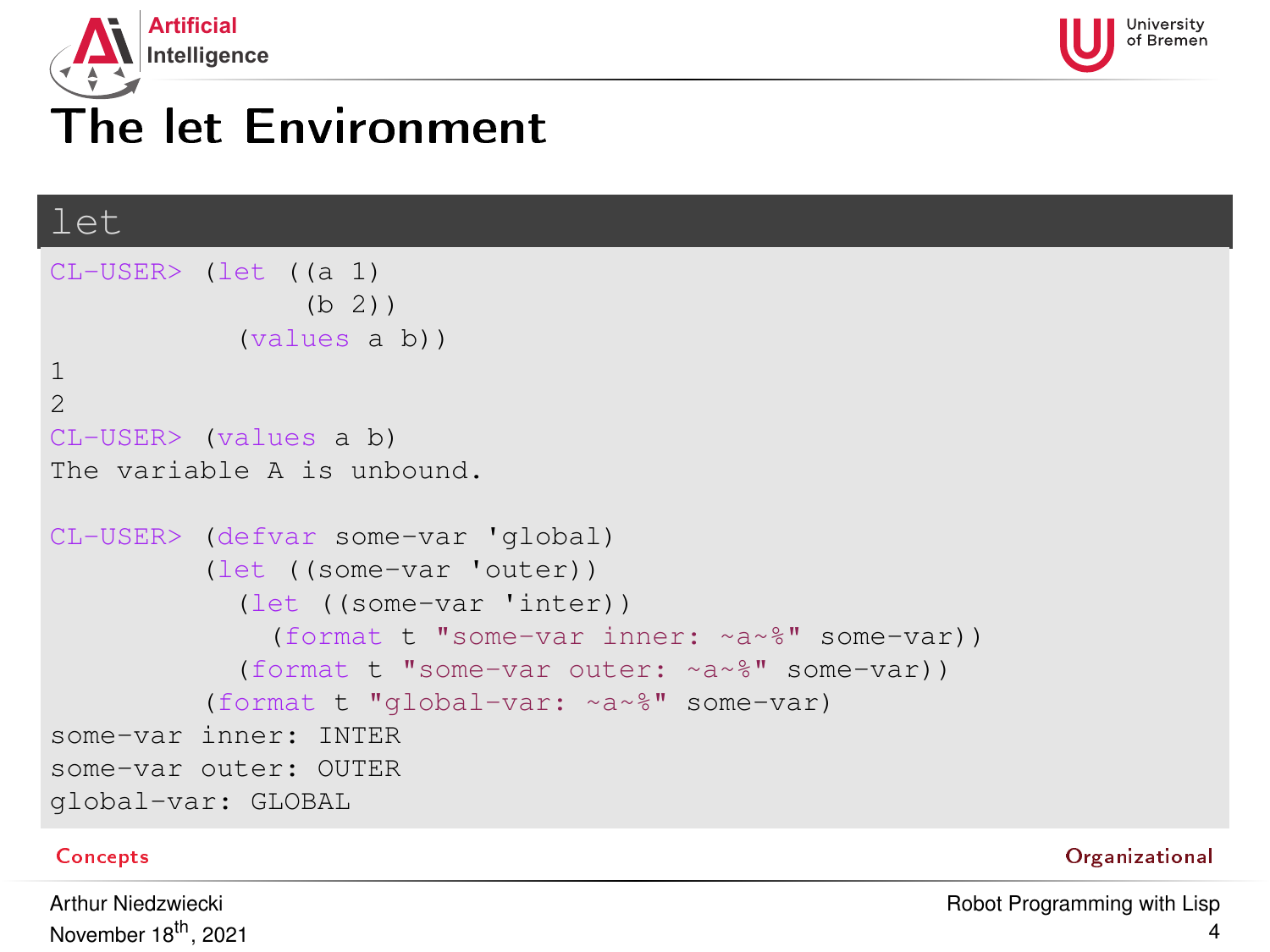<span id="page-4-0"></span>



## The let Environment [2]

### let\*

```
CL-USER> (let ((a 4)
                (a^2 (expt a 2)))
            (values a a^2))
The variable A is unbound.
CL-USER (let* ((a 4)
                 (a^2 (expt a 2)))
            (values a a^2))
4
16
```
Arthur Niedzwiecki November 18<sup>th</sup>, 2021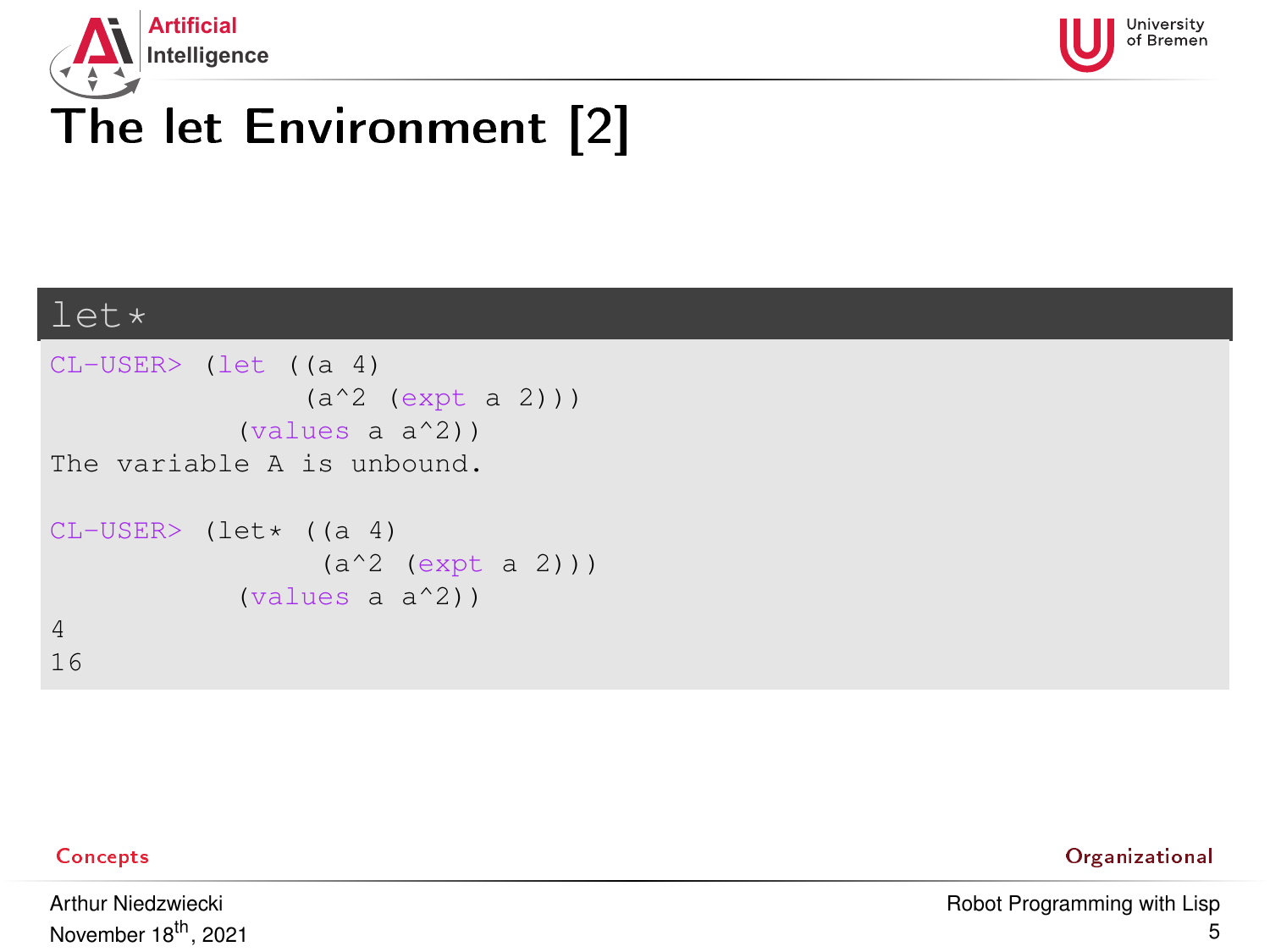<span id="page-5-0"></span>



## Lexical Variables

In Lisp, non-global variable values are, when possible, determined at compile time. They are bound lexically, i.e. they are bound to the code they're defined in, not to the run-time state of the program.

### Riddle CL-USER> (let\* ((lexical-var 304) (some-lambda (lambda () (+ lexical-var 100)))) (setf lexical-var 4) (funcall some-lambda)) ?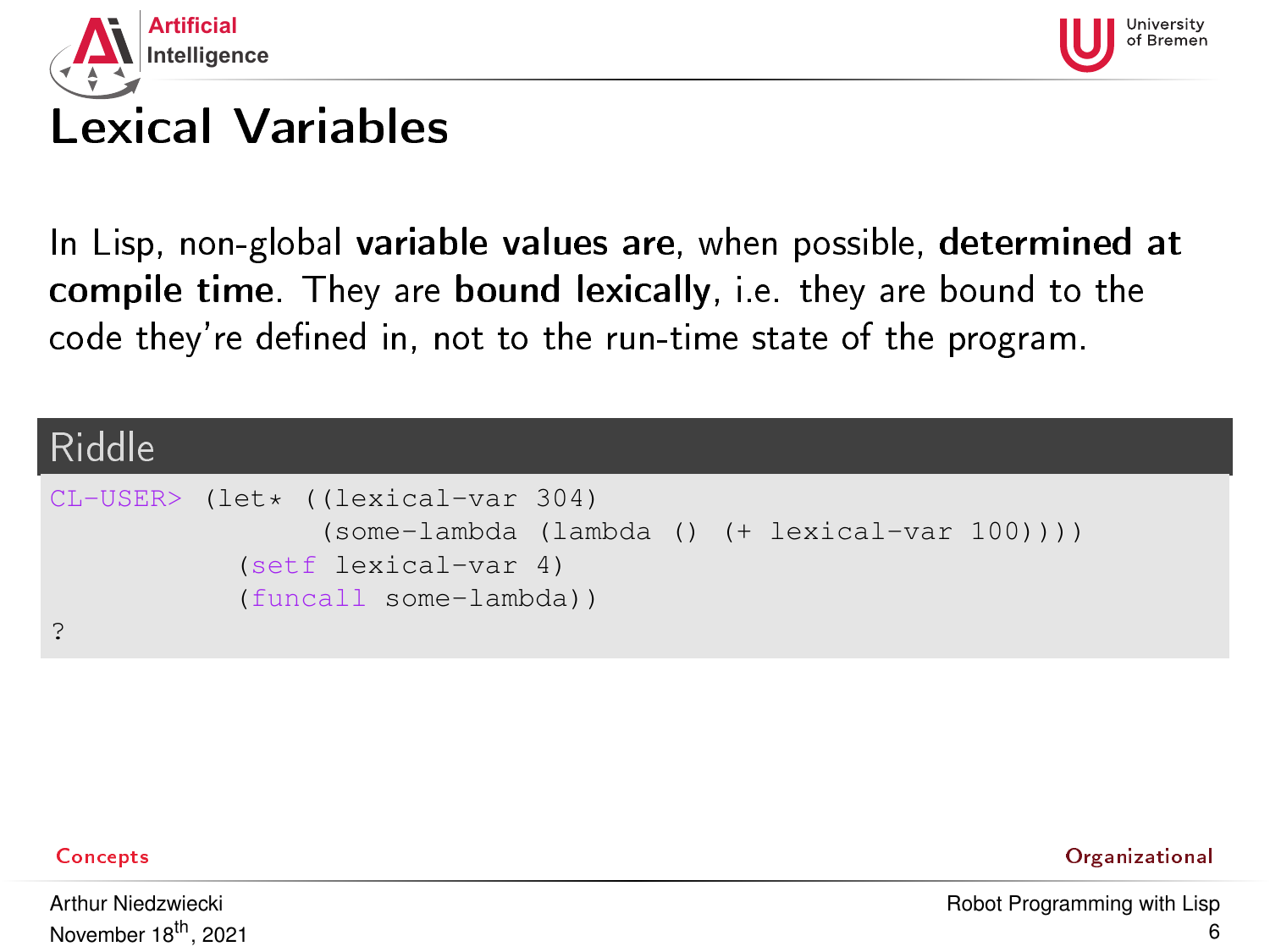<span id="page-6-0"></span>



## Lexical Variables

In Lisp, non-global variable values are, when possible, determined at compile time. They are bound lexically, i.e. they are bound to the code they're defined in, not to the run-time state of the program.

### Riddle CL-USER> (let\* ((lexical-var 304) (some-lambda (lambda () (+ lexical-var 100)))) (setf lexical-var 4) (funcall some-lambda)) 104

This is one single let block, therefore lexical-var is the same everywhere in the block.

[Concepts](#page-1-0) [Organizational](#page-47-0)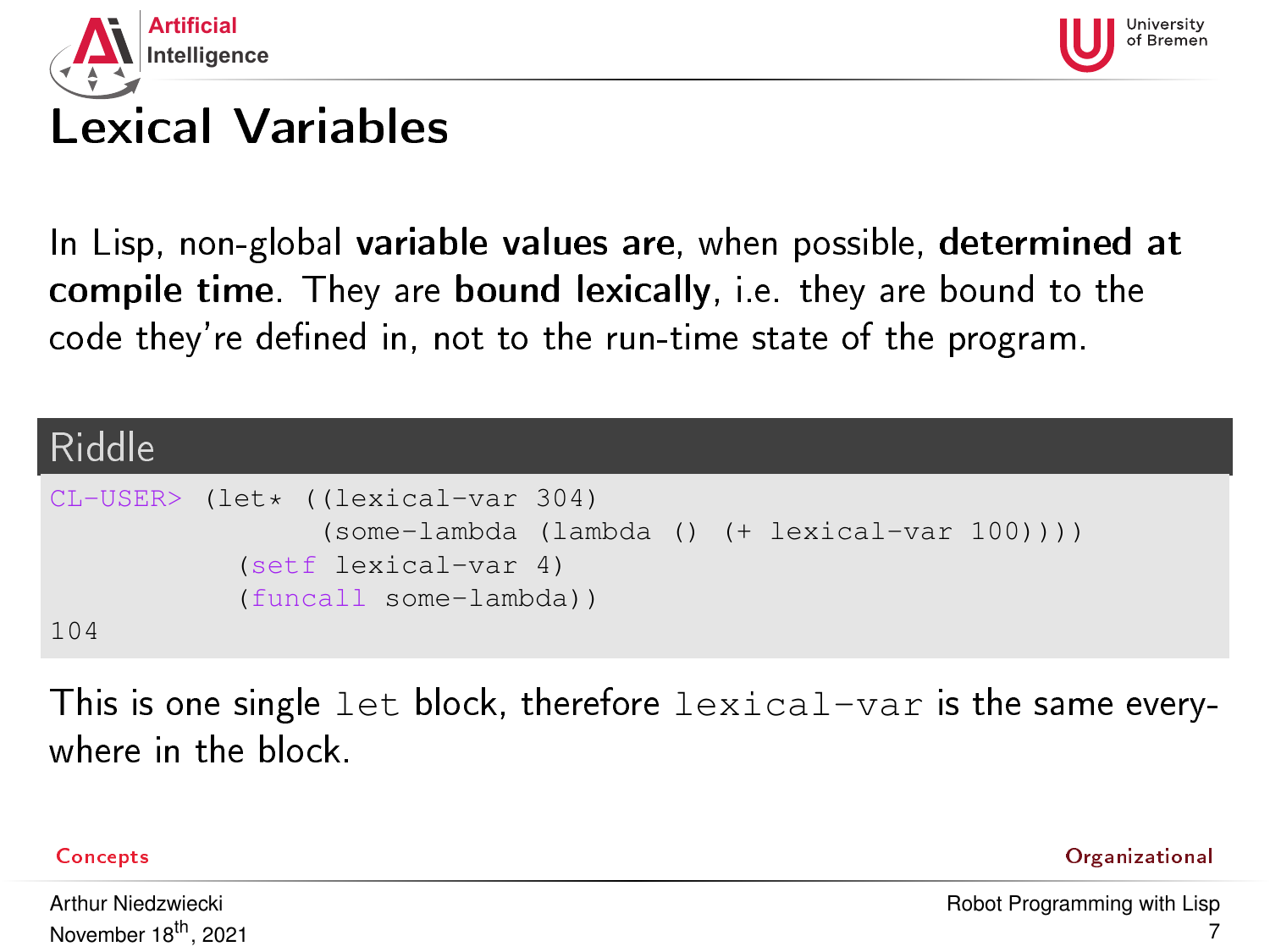<span id="page-7-0"></span>



## Lexical scope with lambda and defun

```
CL-USER> (defun return-x (x)
            (let ((x 304))
              x))
          (return-x 3)
?
```
Arthur Niedzwiecki November 18<sup>th</sup>, 2021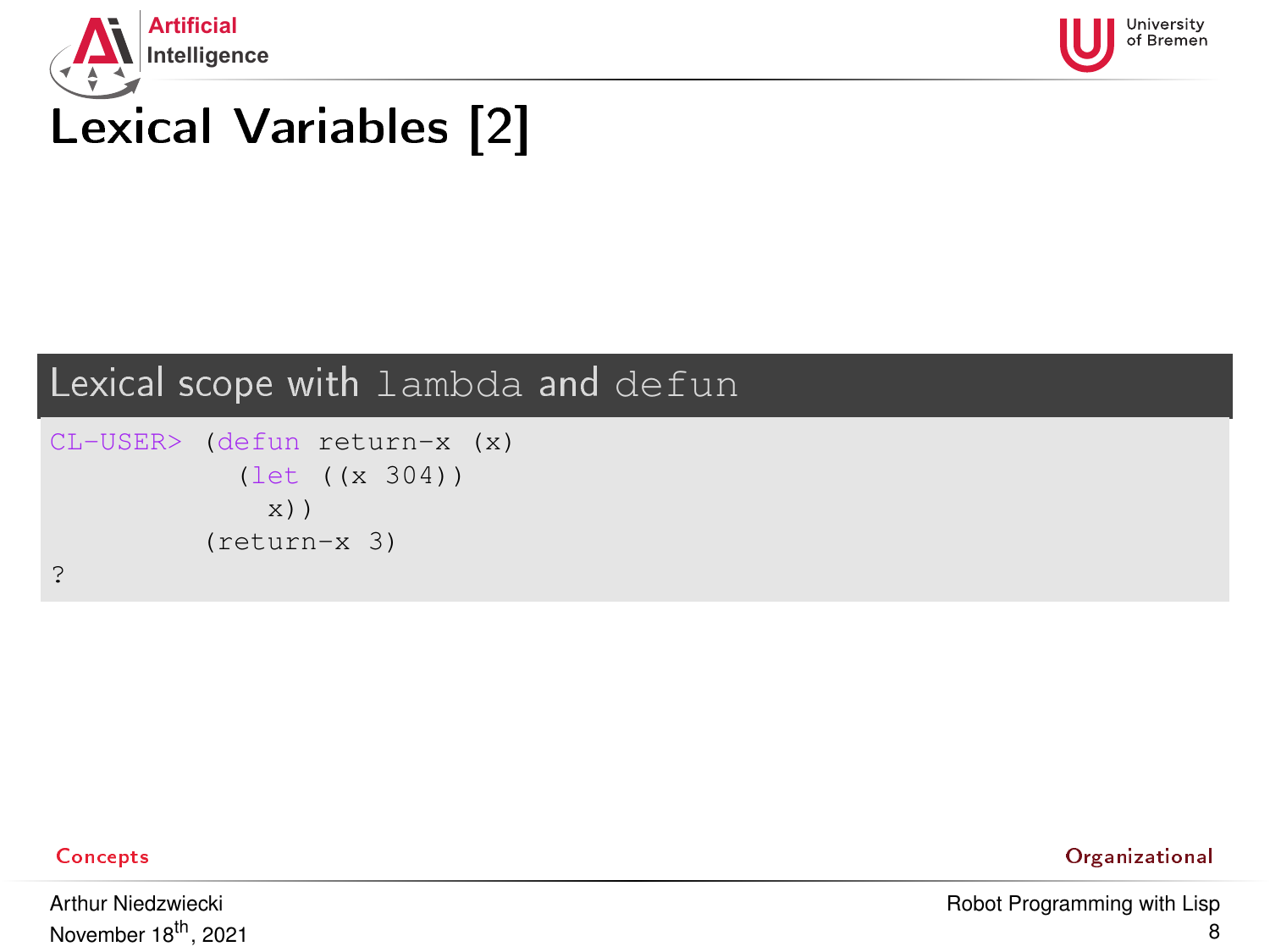<span id="page-8-0"></span>



## Lexical scope with lambda and defun

```
CL-USER> (defun return-x (x)
            (let ((x 304))
              x))
          (return-x 3)
304
```
lambda-s and defun-s create lexical local variables per default.

Arthur Niedzwiecki November 18<sup>th</sup>, 2021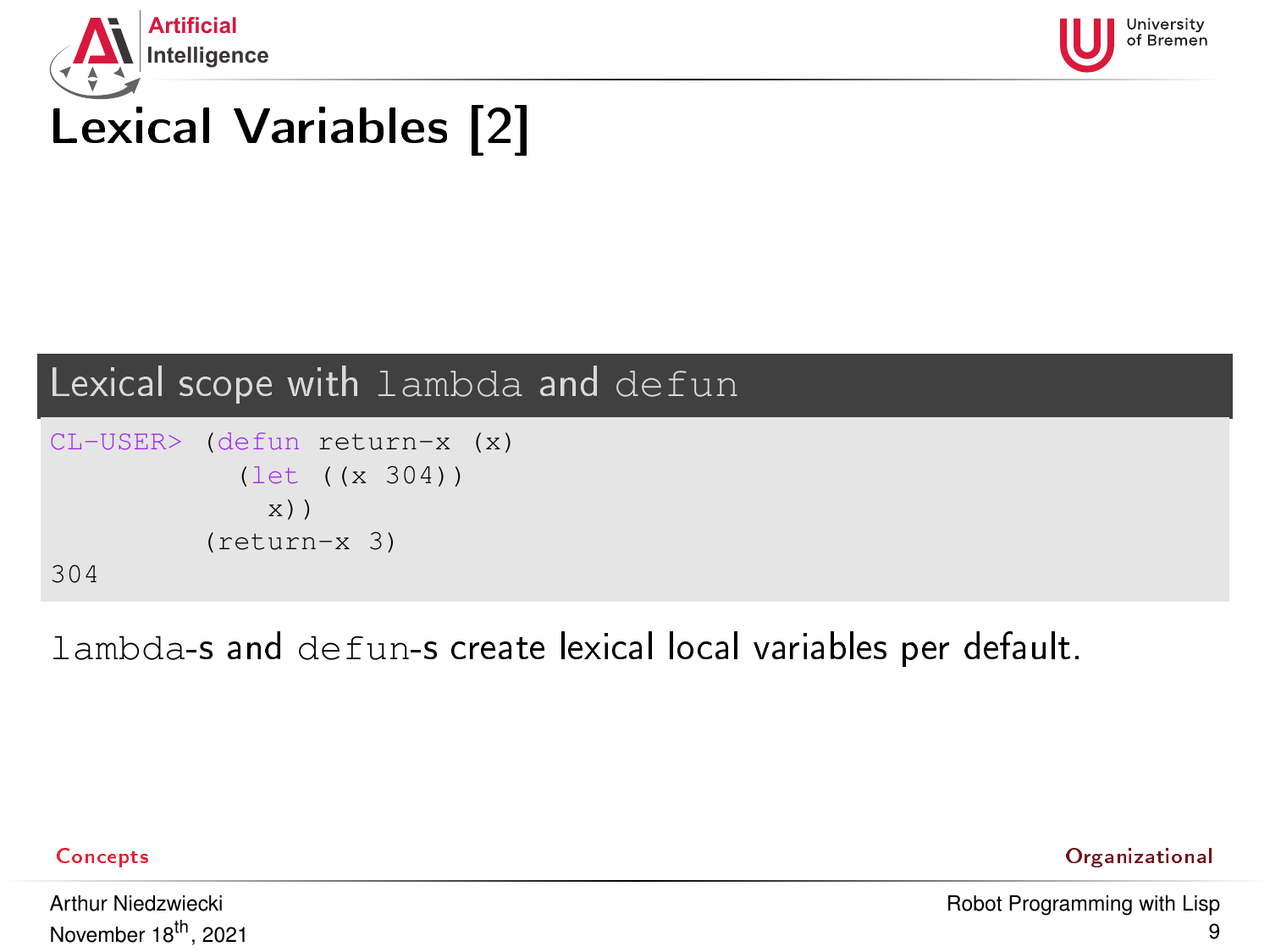<span id="page-9-0"></span>



### More Examples

```
CI-USER> (let* ((lexical-var 304)
                 (some-lambda (lambda () (+ lexical-var 100))))
           (setf lexical-var 4)
            (funcall some-lambda))
104
CL-USER> lexical-var
?
```
Arthur Niedzwiecki November 18<sup>th</sup>, 2021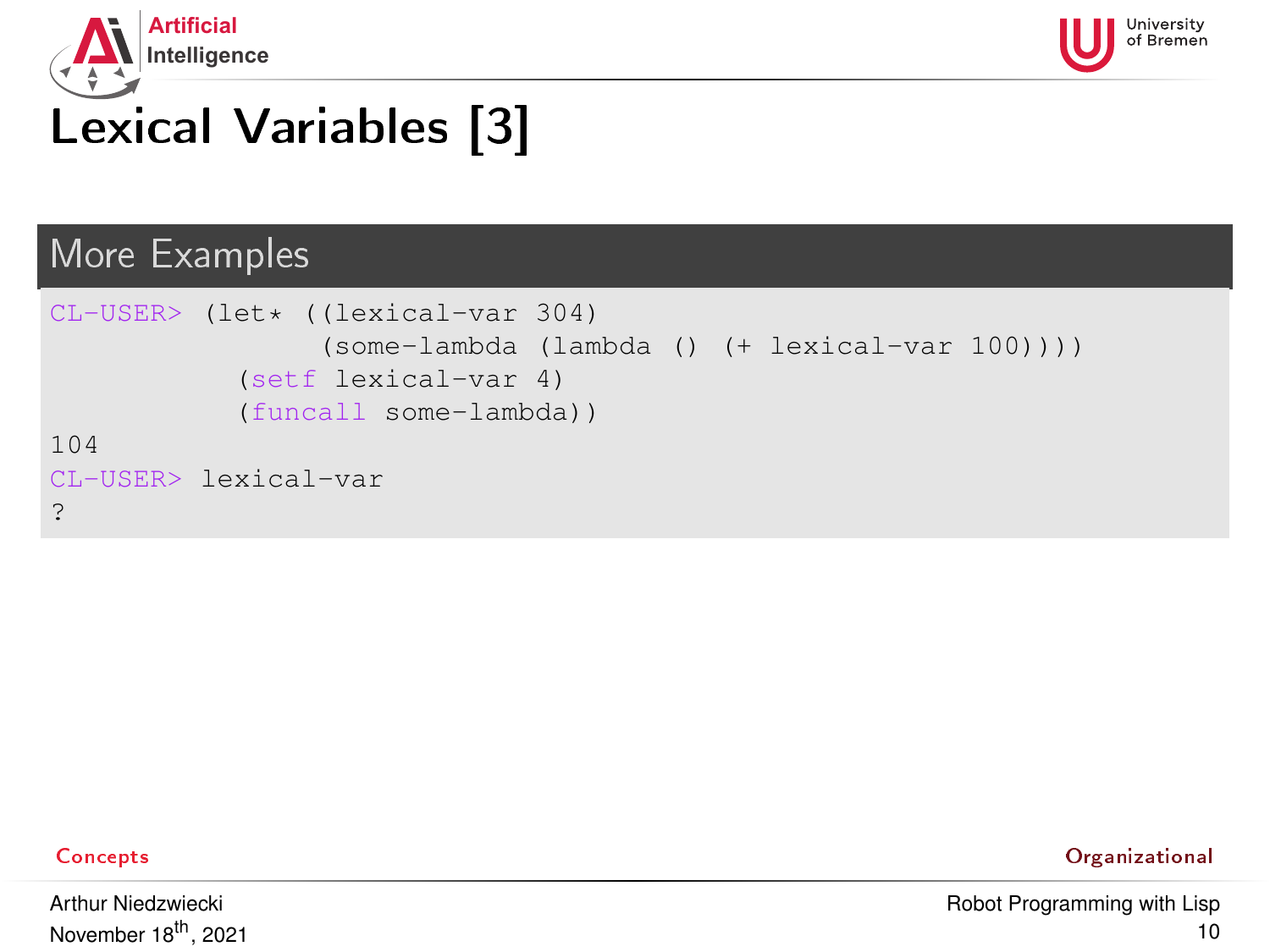



### More Examples

```
CI-USER> (let* ((lexical-var 304)
                (some-lambda (lambda () (+ lexical-var 100))))
           (setf lexical-var 4)
           (funcall some-lambda))
104
CL-USER> lexical-var
; Evaluation aborted on #<UNBOUND-VARIABLE LEXICAL-VAR {100AA9C403}>.
CL-USER> (let ((another-var 304)
               (another-lambda (lambda () (+ another-var 100))))
           (setf another-var 4)
           (funcall another-lambda))
?
```
Arthur Niedzwiecki November 18<sup>th</sup>, 2021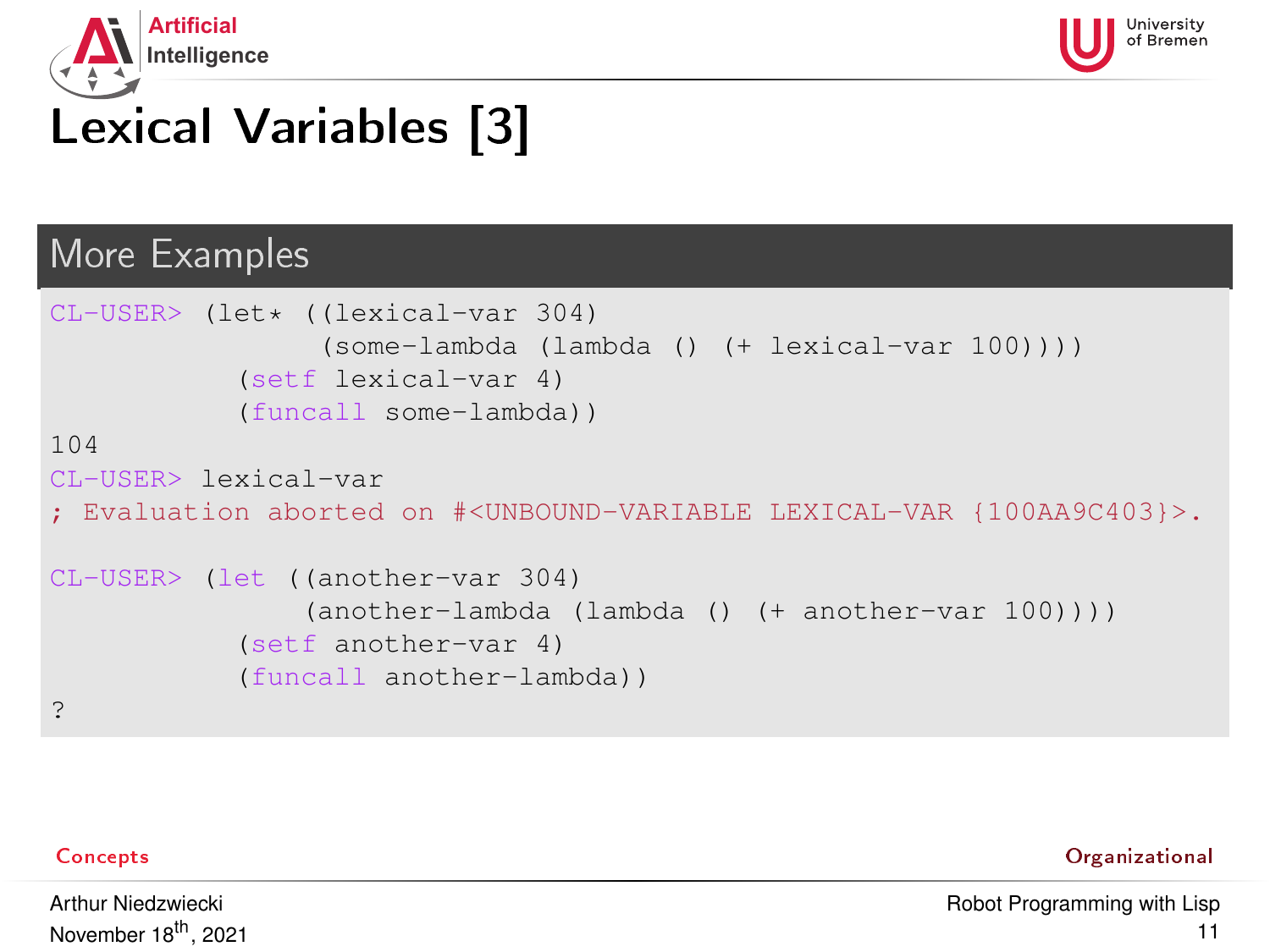



### More Examples

```
CI-USER> (let* ((lexical-var 304)
                (some-lambda (lambda () (+ lexical-var 100))))
           (setf lexical-var 4)
           (funcall some-lambda))
104
CL-USER> lexical-var
; Evaluation aborted on #<UNBOUND-VARIABLE LEXICAL-VAR {100AA9C403}>.
CL-USER> (let ((another-var 304)
               (another-lambda (lambda () (+ another-var 100))))
           (setf another-var 4)
           (funcall another-lambda))
; caught WARNING:
    ; undefined variable: ANOTHER-VAR
 Evaluation aborted on #<UNBOUND-VARIABLE ANOTHER-VAR {100AD51473}>.
```
[Concepts](#page-1-0) [Organizational](#page-47-0)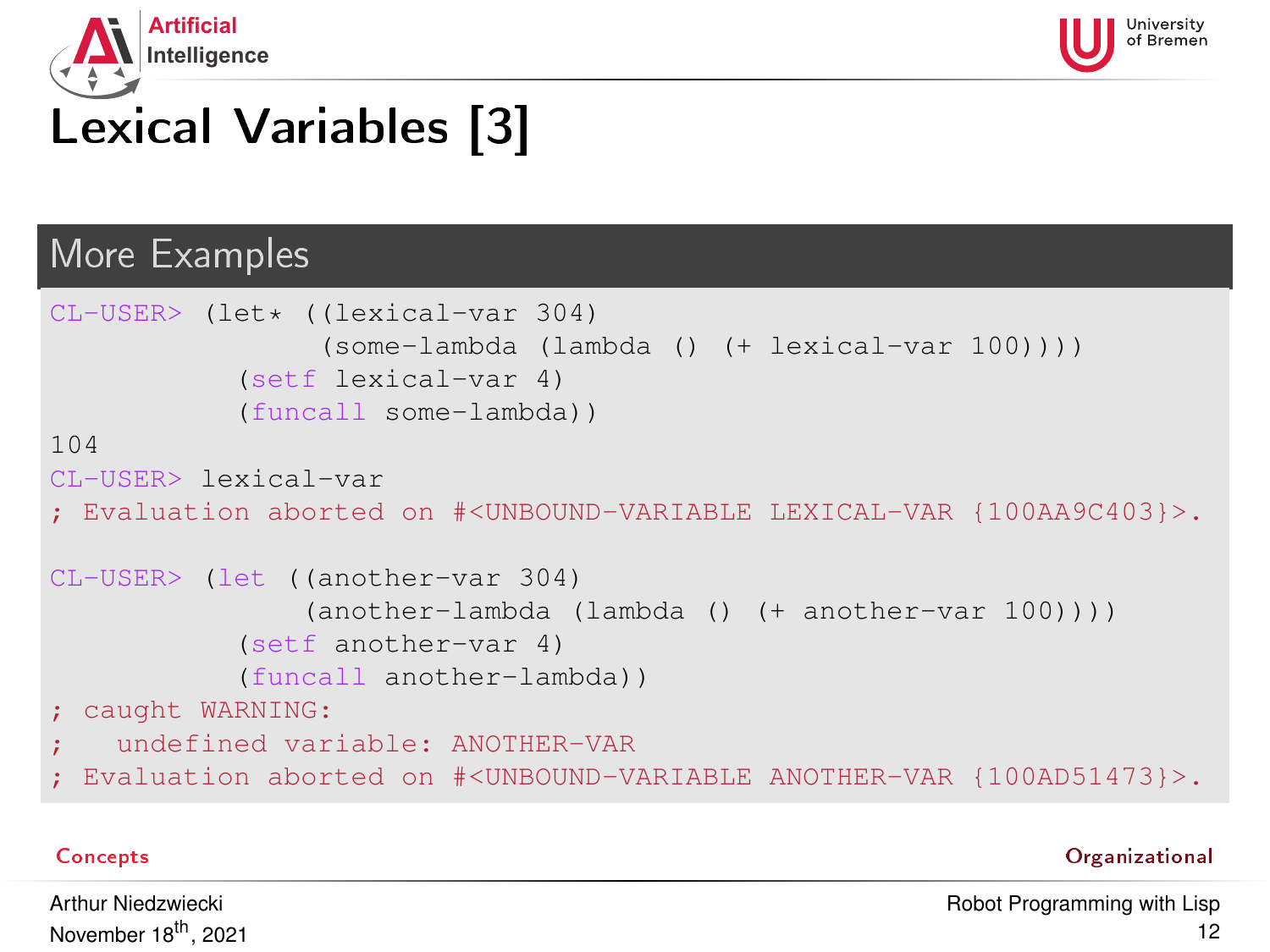



### More Examples

```
CL-USER> (let ((other-lambda (lambda () (+ other-var 100))))
           (setf other-var 4)
           (funcall other-lambda))
?
```
Arthur Niedzwiecki November 18<sup>th</sup>, 2021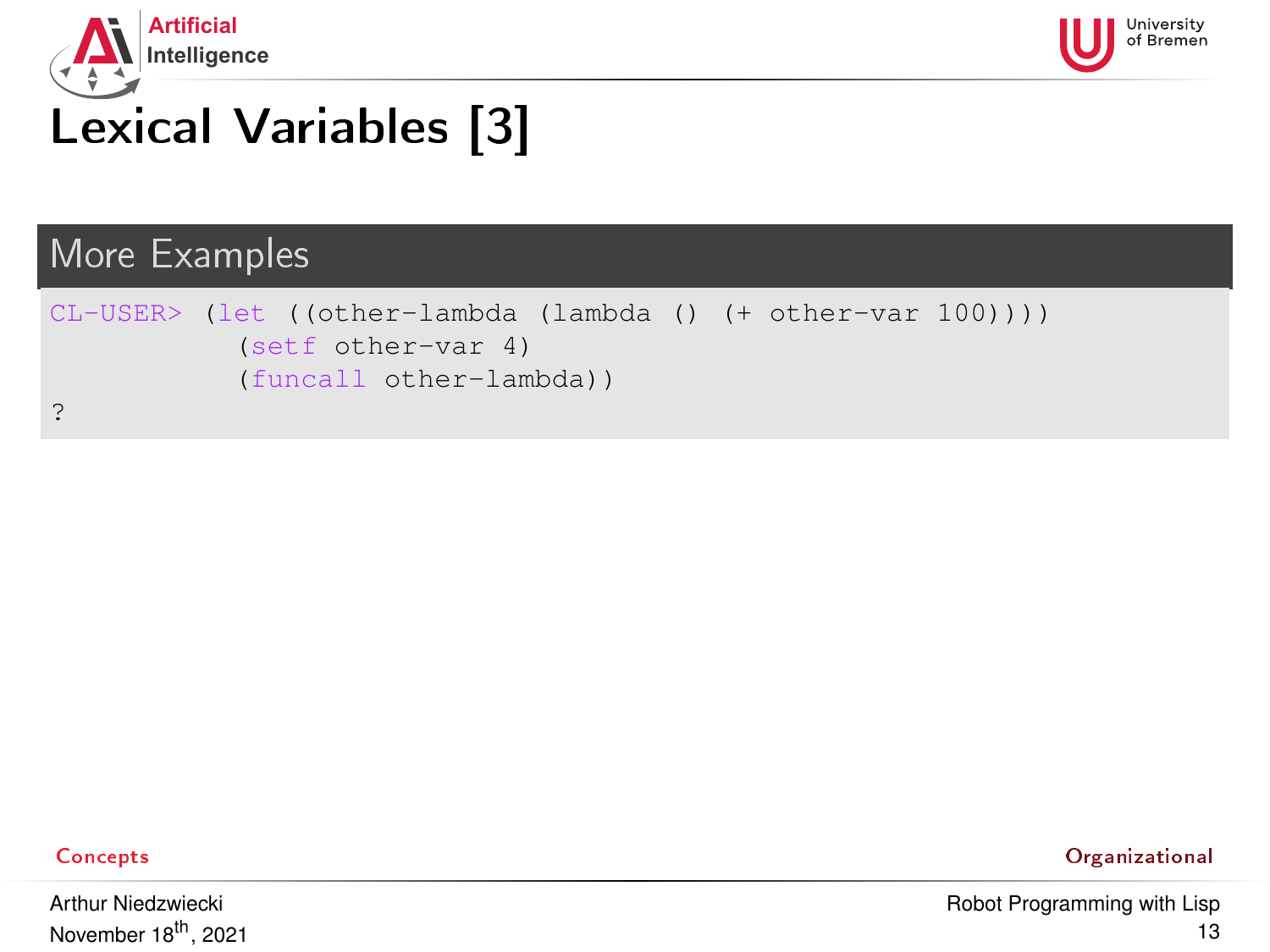



### More Examples

```
CL-USER> (let ((other-lambda (lambda () (+ other-var 100))))
           (setf other-var 4)
           (funcall other-lambda))
; caught WARNING:
   ; undefined variable: OTHER-VAR
104
CL-USER> other-var
4
CL-USER> (describe 'other-var)
COMMON-LISP-USER::OTHER-VAR
  [symbol]
OTHER-VAR names an undefined variable:
 Value: 4
```
[Concepts](#page-1-0) [Organizational](#page-47-0)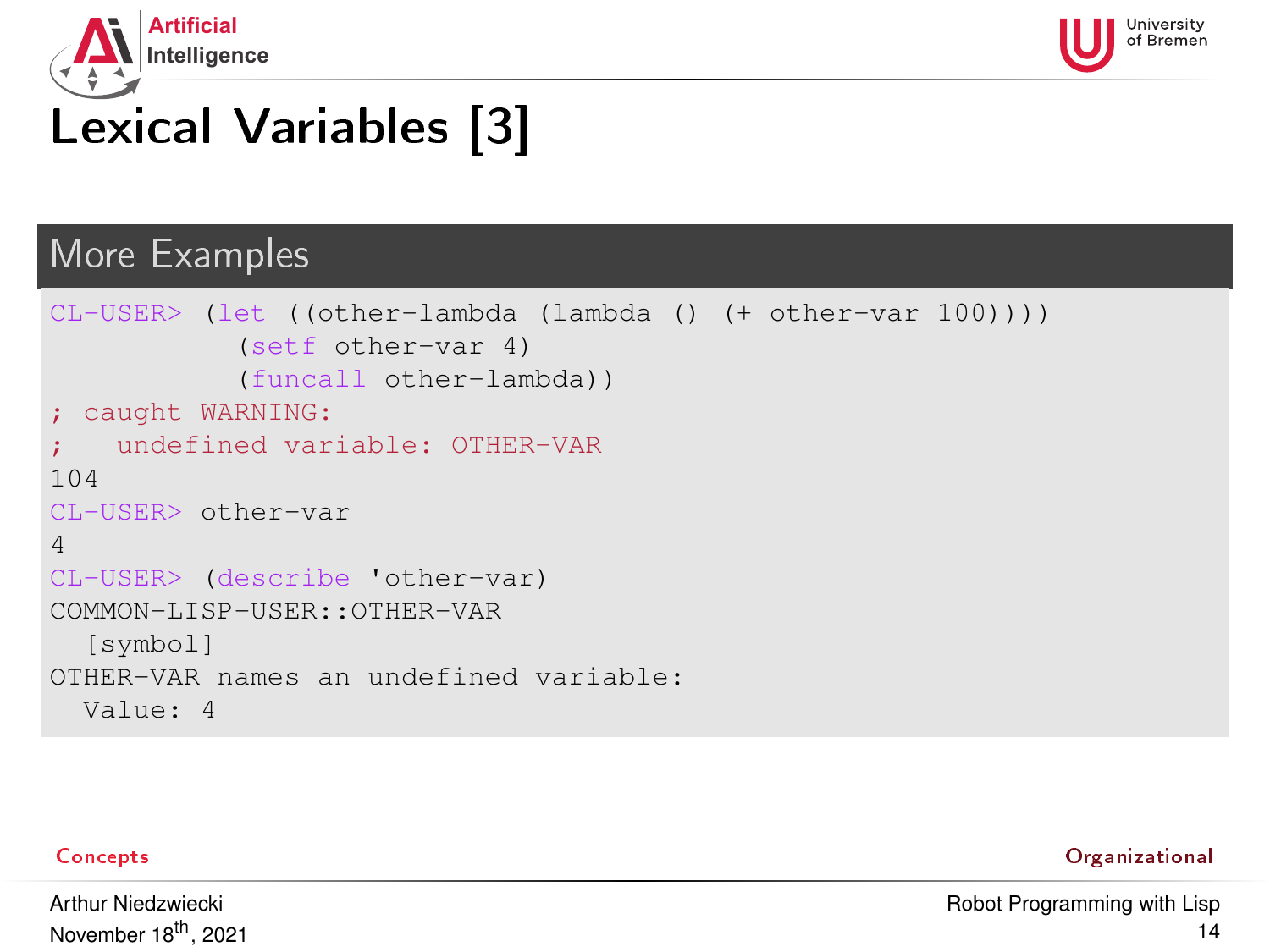



### More Examples

```
CL-USER> (let ((some-var 304))
           (defun some-fun () (+ some-var 100))
           (setf some-var 4)
           (funcall #'some-fun))
?
```
Arthur Niedzwiecki November 18<sup>th</sup>, 2021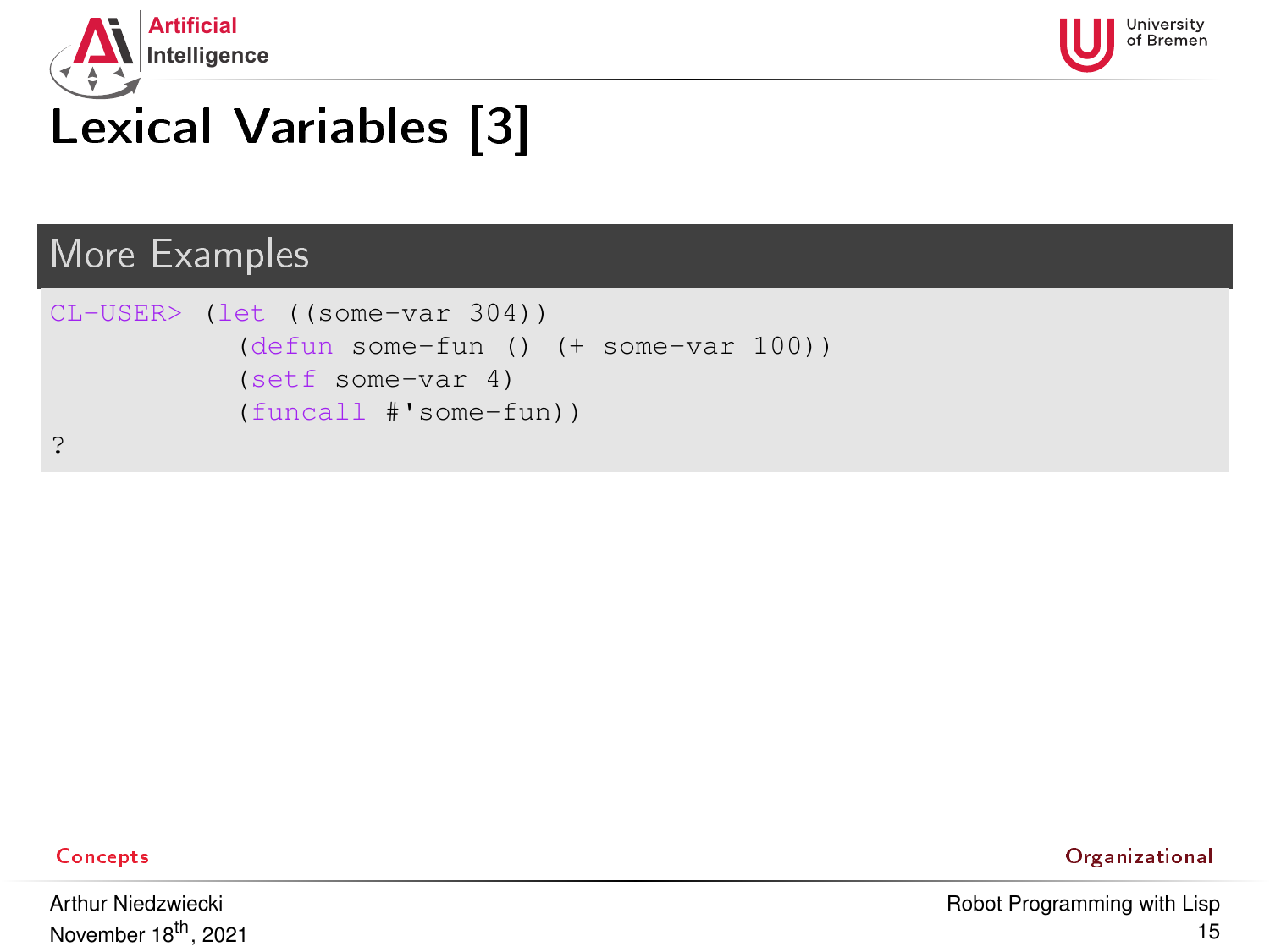<span id="page-15-0"></span>



### More Examples

```
CL-USER> (let ((some-var 304))
                        (defun some-fun () (+ some-var 100))
                        (setf some-var 4)
                        (funcall #'some-fun))
104
;; Alt-. on DEFUN brings you to "defboot.lisp"<br>(defmacro-mundanely defun (&environment env na<br>(multiple-value-bind (forms decls doc) (pars<br>(let* ((lambda-guts `(,args ...))
% ALC-. ON DEFON DIINGS you to caerboot.IISP<br>
(defmacro-mundanely defun (&environment env name args &body body)<br>
(multiple-value-bind (forms decls doc) (parse-body body)<br>
(let* ((lambda-guts '(,args ...))<br>
(lambda '(lambda
     (multiple-value-bind (forms decls doc) (parse-body body)
```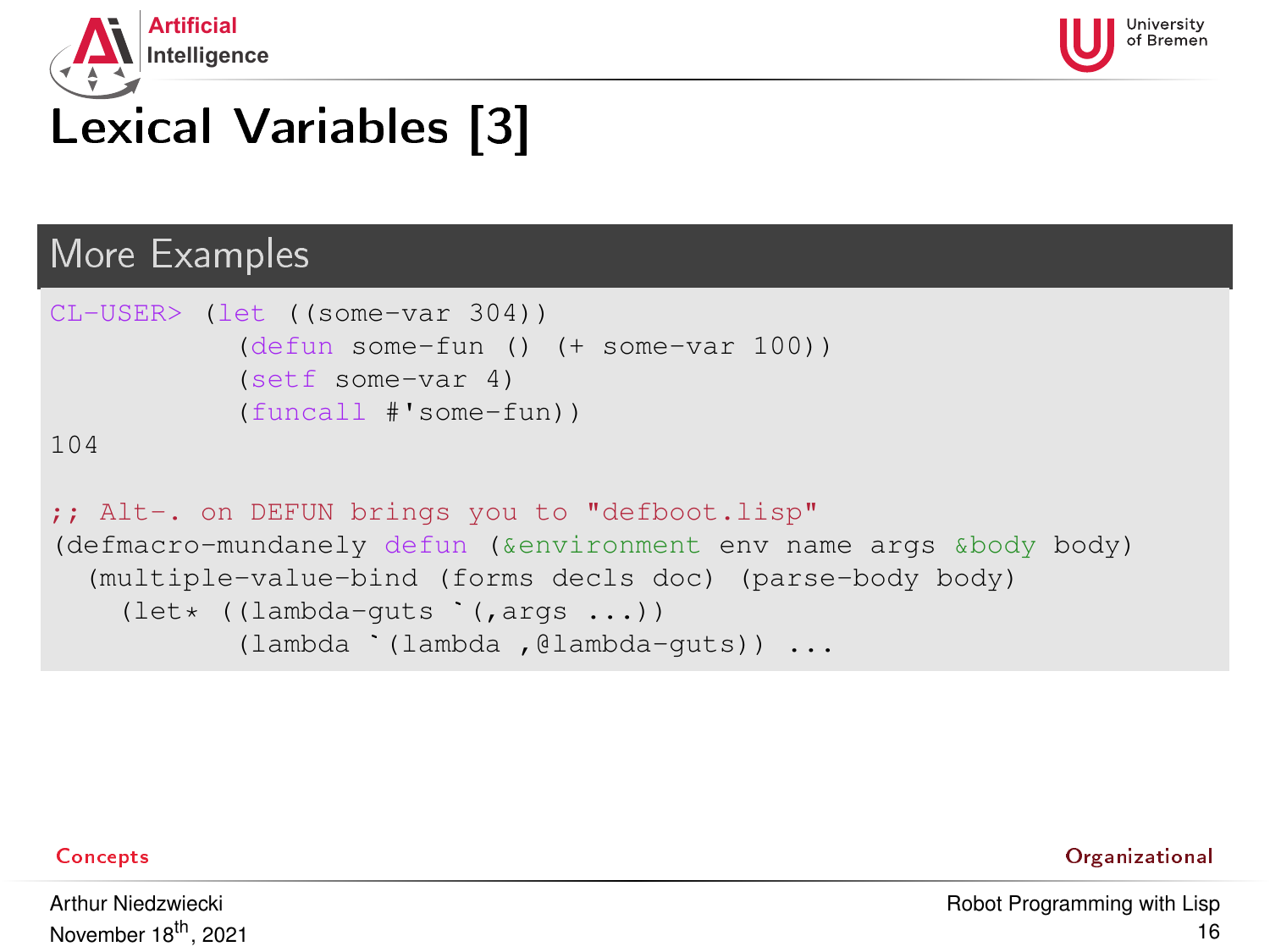<span id="page-16-0"></span>



## Riddle #2

```
CL-USER> (let ((lex 'initial-value))
           (defun return-lex ()
             lex)
           (defun return-lex-arg (lex)
             (return-lex))
           (format t "return-lex: ~a~%"
                    (return-lex))
           (format t "return-lex-arg: ~a~%"
                    (return-lex-arg 'new-value))
           (format t "return-lex again: ~a~%"
                    (return-lex)))
```
?

[Concepts](#page-1-0) [Organizational](#page-47-0)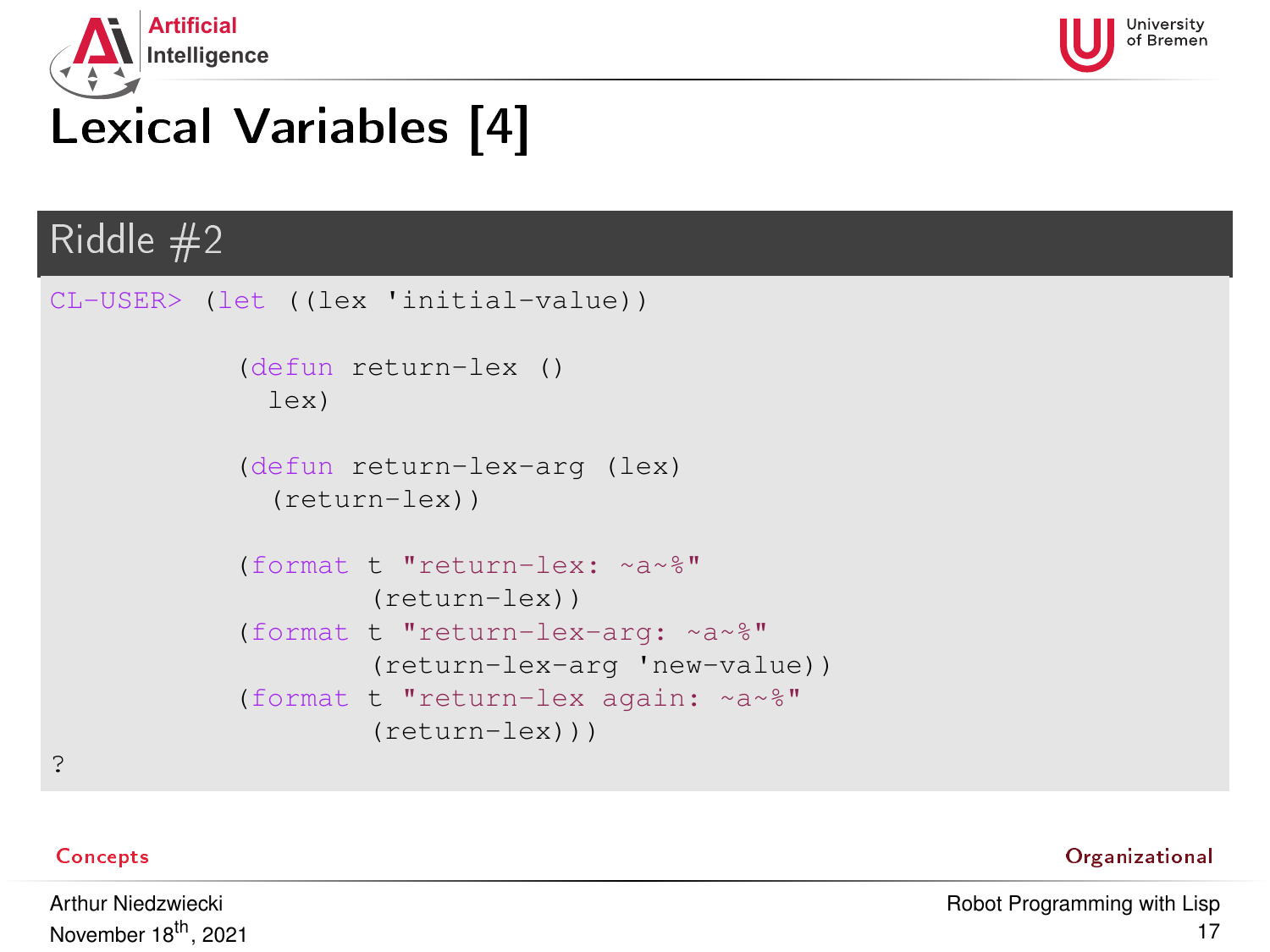<span id="page-17-0"></span>



## Riddle #2

```
CL-USER> (let ((lex 'initial-value))
           (defun return-lex ()
             lex)
           (defun return-lex-arg (lex)
             (return-lex))
           (format t "return-lex: ~a~%"
                    (return-lex))
           (format t "return-lex-arg: ~a~%"
                    (return-lex-arg 'new-value))
           (format t "return-lex again: ~a~%"
                    (return-lex)))
; caught STYLE-WARNING:
    The variable LEX is defined but never used.
return-lex: INITIAL-VALUE
return-lex-arg: INITIAL-VALUE
return-lex again: INITIAL-VALUE
```
[Concepts](#page-1-0) [Organizational](#page-47-0)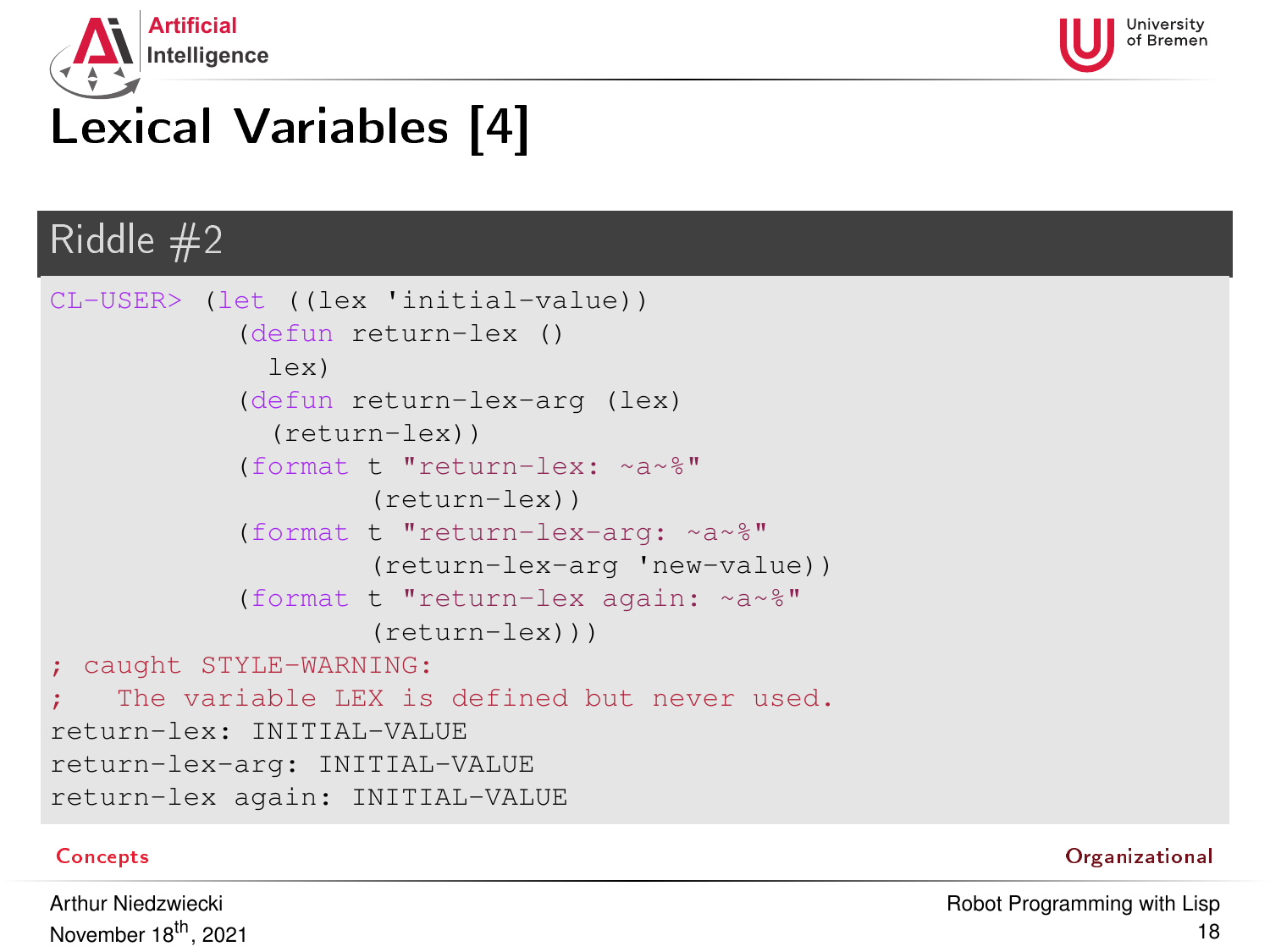<span id="page-18-0"></span>



## Dynamic Variables

### Riddle #3

```
CL-USER> (defvar dyn 'initial-value)
CL-USER> (defun return-dyn ()
             dyn)
CL-USER> (defun return-dyn-arg (dyn)
           (return-dyn))
CL-USER>
(format t "return-dyn: ~a~%"
        (return-dyn))
(format t "return-dyn-arg: ~a~%"
        (return-dyn-arg 'new-value))
(format t "return-dyn again: ~a~%"
        (return-dyn))
?
```
Arthur Niedzwiecki November 18<sup>th</sup>, 2021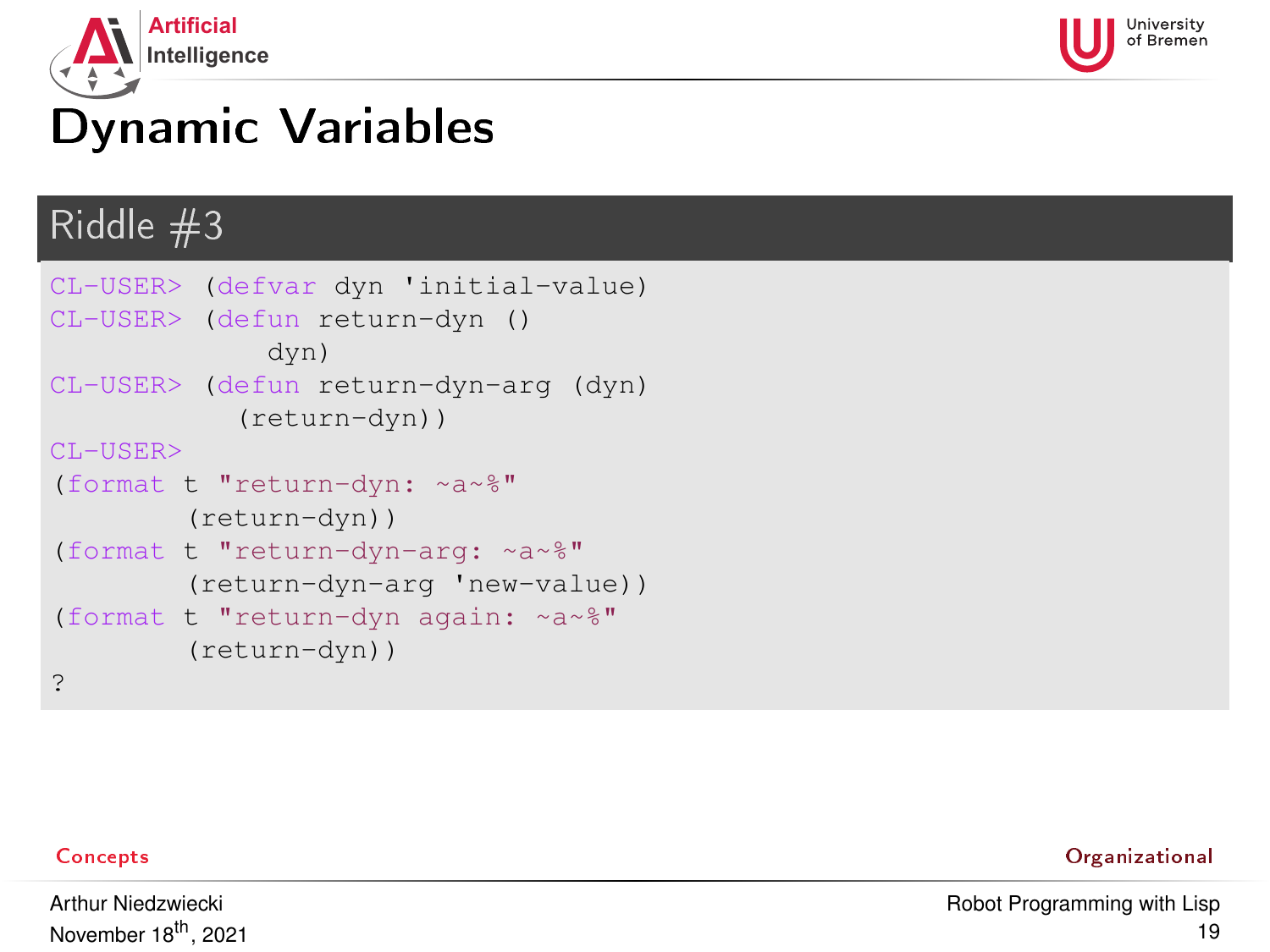<span id="page-19-0"></span>



## Dynamic Variables

### Riddle #3

```
CL-USER> (defvar dyn 'initial-value)
CL-USER> (defun return-dyn ()
             dyn)
CL-USER> (defun return-dyn-arg (dyn)
           (return-dyn))
CL-USER>
(format t "return-dyn: ~a~%"
        (return-dyn))
(format t "return-dyn-arg: ~a~%"
        (return-dyn-arg 'new-value))
(format t "return-dyn again: ~a~%"
        (return-dyn))
return-dyn: INITIAL-VALUE
return-dyn-arg: NEW-VALUE
return-dyn again: INITIAL-VALUE
```
### defvar and defparameter create dynamically-bound variables. [Concepts](#page-1-0) [Organizational](#page-47-0)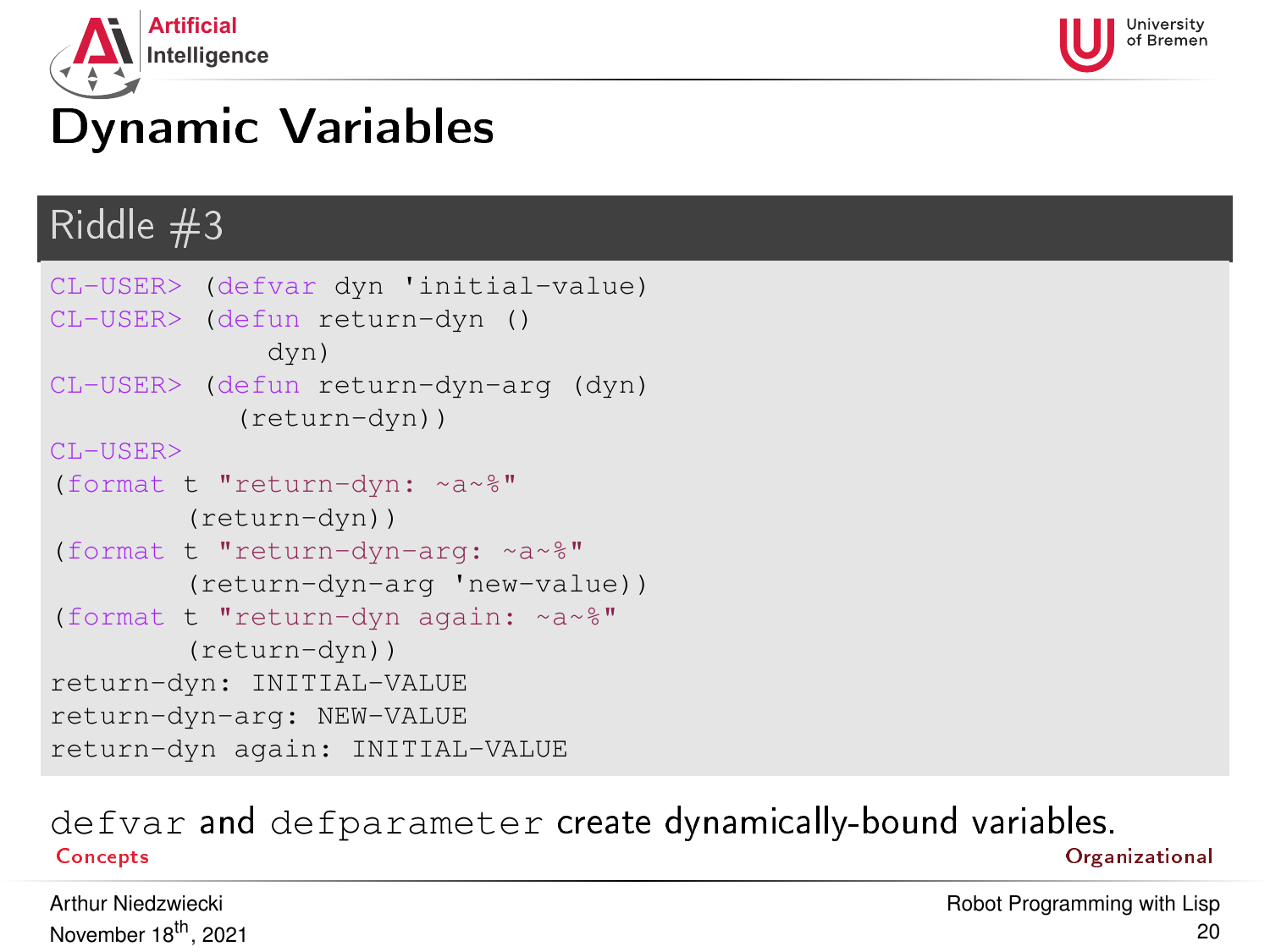<span id="page-20-0"></span>



## **Local Function Definitions**

### flet

```
CL-USER> (defun some-pseudo-code ()
            (flet ((do-something (arg-1)
                     (format t "doing something ~a now...~%" arg-1)))
              (format t "hello.~%")
              (do-something "nice")
              (format t "hello once again.~%")
              (do-something "evil")))
SOME-PSEUDO-CODE
CL-USER> (some-pseudo-code)
hello.
doing something nice now...
hello once again.
doing something evil now...
NTT.
CL-USER> (do-something)
; Evaluation aborted on #<UNDEFINED-FUNCTION DO-SOMETHING {101C7A9213}>.
```
[Concepts](#page-1-0) [Organizational](#page-47-0)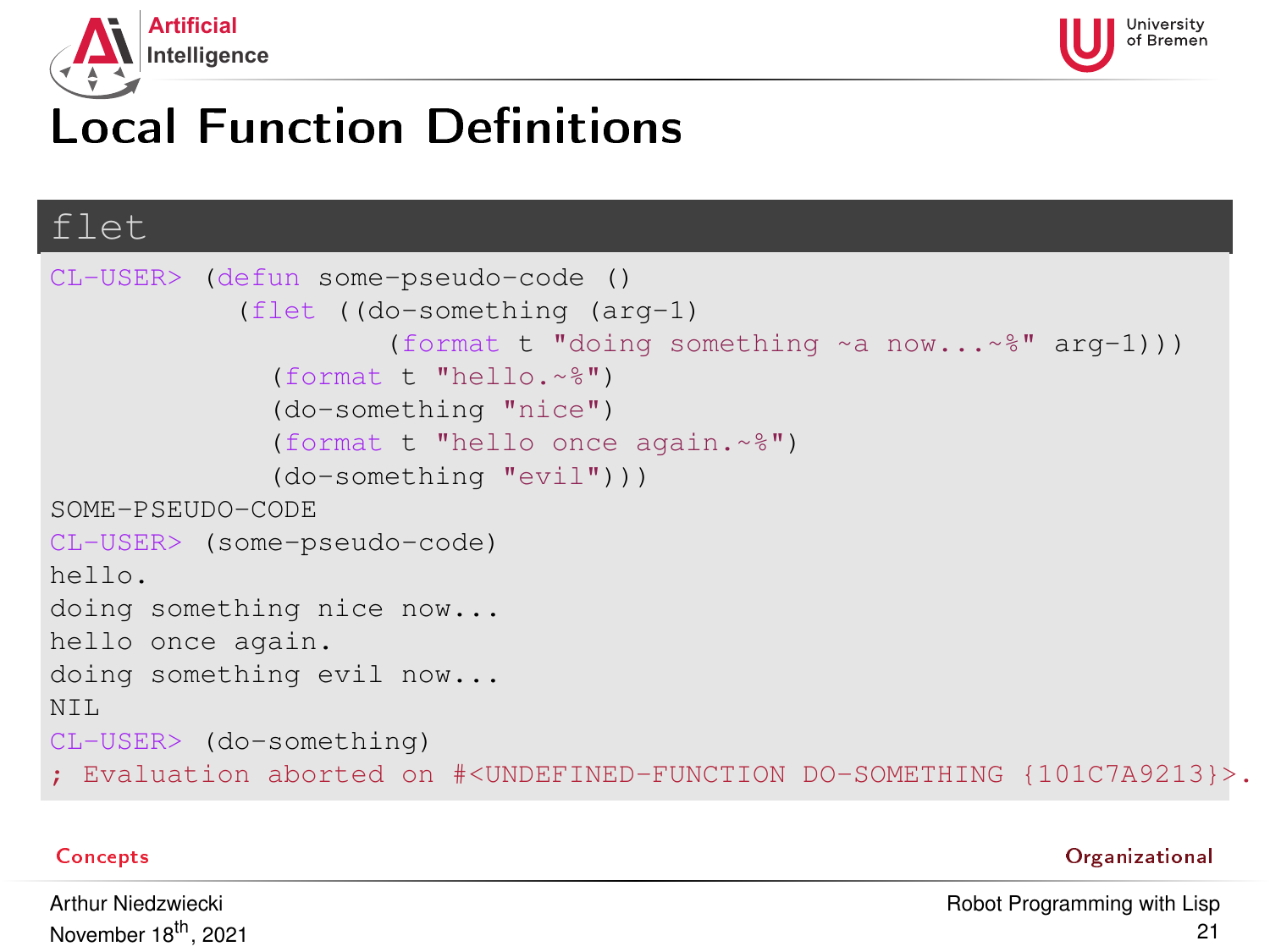<span id="page-21-0"></span>



## Local Function Definitions [2]

### flet, labels

```
CL-USER> (let* ((lexical-var 304)
                 (some-lambda (lambda () (+ lexical-var 100))))
           (let ((lexical-var 4))
              (funcall some-lambda)))
; ?
CL-USER> (let ((lexical-var 304))
           (flet ((some-function () (+ lexical-var 100)))
              (let ((lexical-var 4))
                (some-function))))
 ; ?
```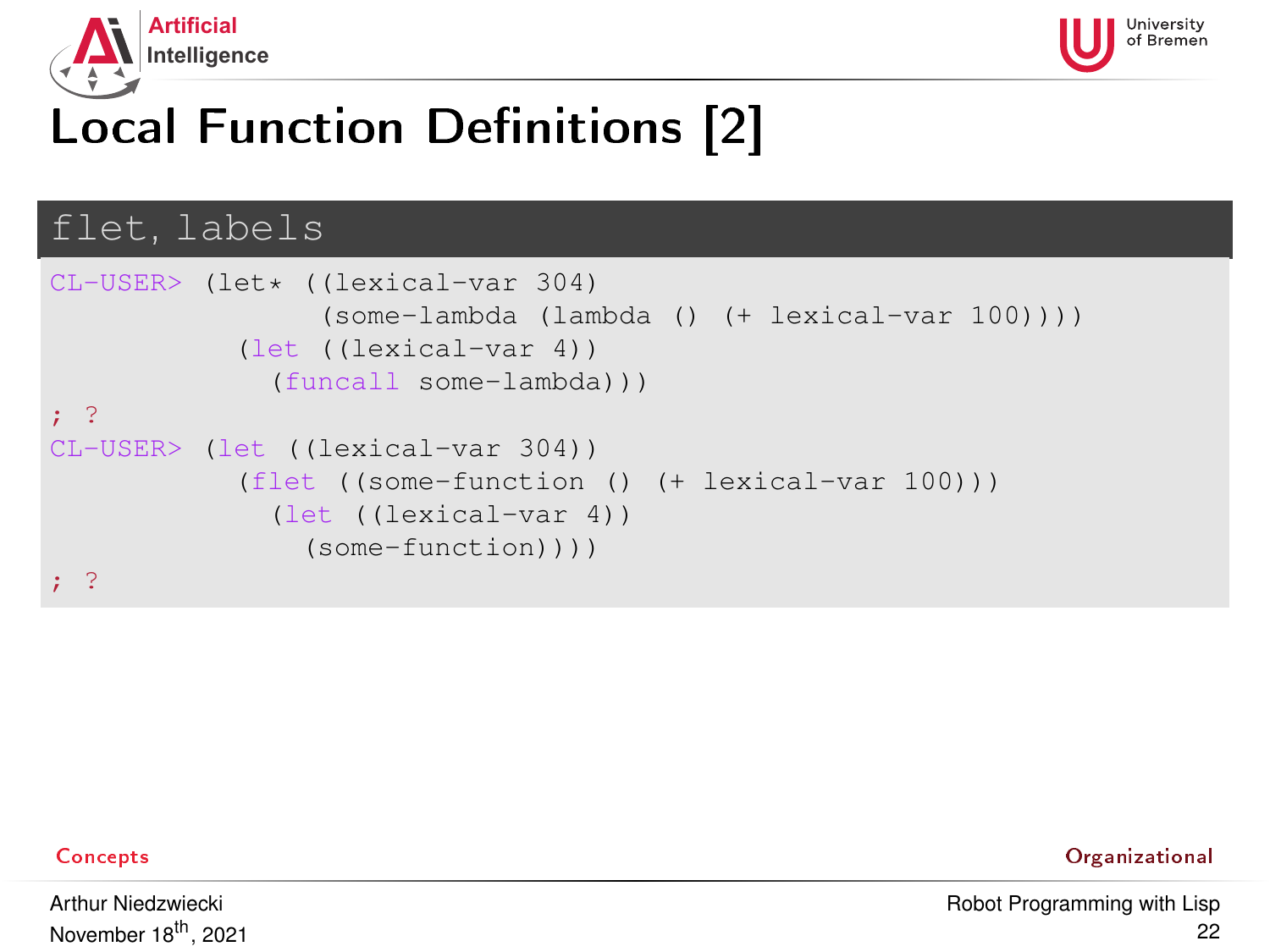<span id="page-22-0"></span>



## Local Function Definitions [2]

### flet, labels

```
CL-USER> (let* ((lexical-var 304)
               (some-lambda (lambda () (+ lexical-var 100))))
          (let ((lexical-var 4))
            (funcall some-lambda)))
404
CL-USER> (let ((lexical-var 304))
          (flet ((some-function () (+ lexical-var 100)))
            (let ((lexical-var 4))
              (some-function))))
404
CL-USER> (labels ((first-fun () (format t "inside FIRST~%"))
                 (second-fun ()
                   (format t "inside SECOND~%")
                   (first-fun)))
          (second-fun))
inside SECOND
inside FIRST
Concepts Organizational
Arthur Niedzwiecki
```
November 18<sup>th</sup>, 2021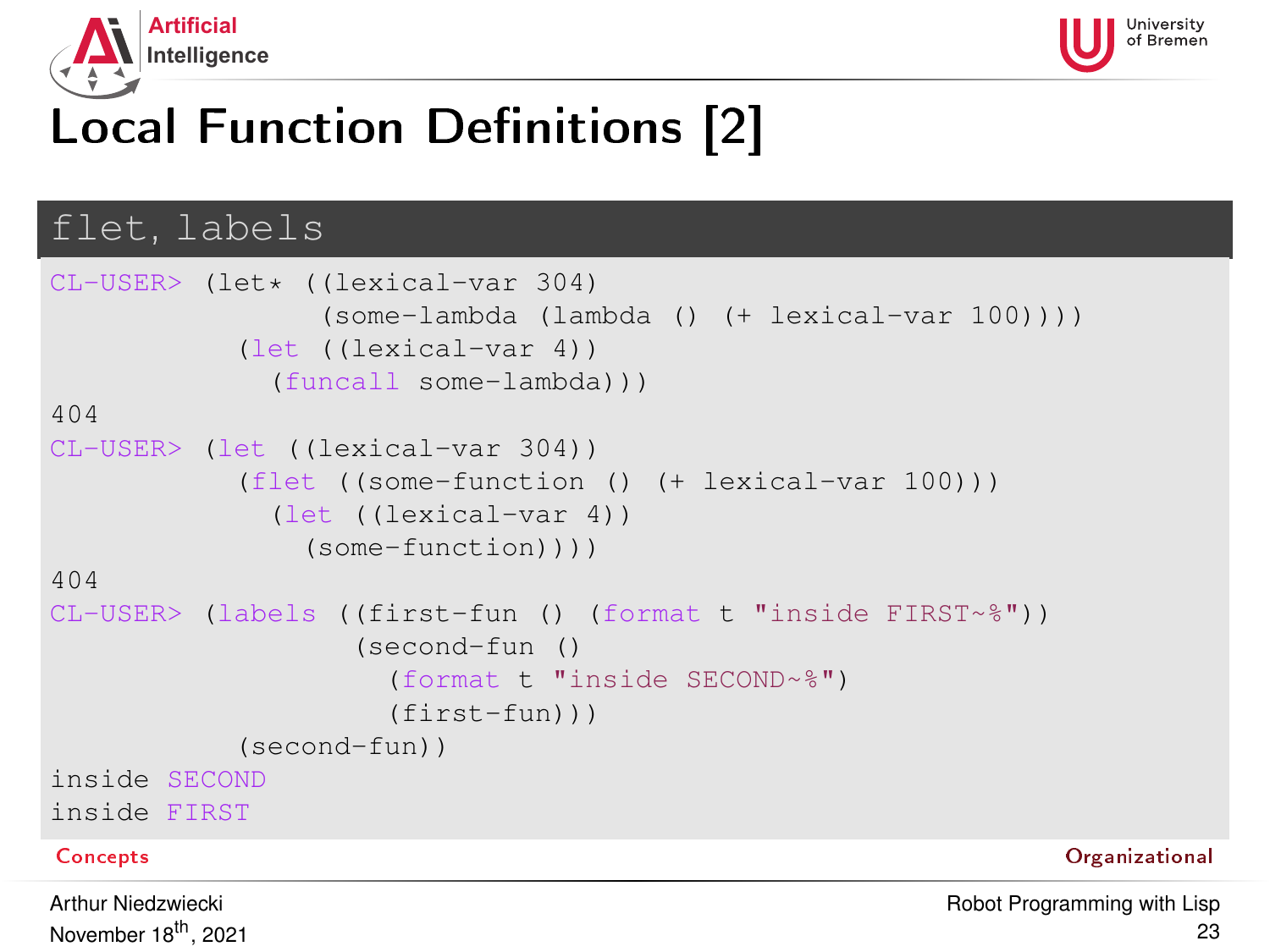<span id="page-23-0"></span>



## [Concepts](#page-1-0)

[Lexical Scope](#page-1-0)

### [Closures](#page-23-0)

[Recursion](#page-27-0) [Macros](#page-35-0)

[Organizational](#page-47-0)

Arthur Niedzwiecki November 18<sup>th</sup>, 2021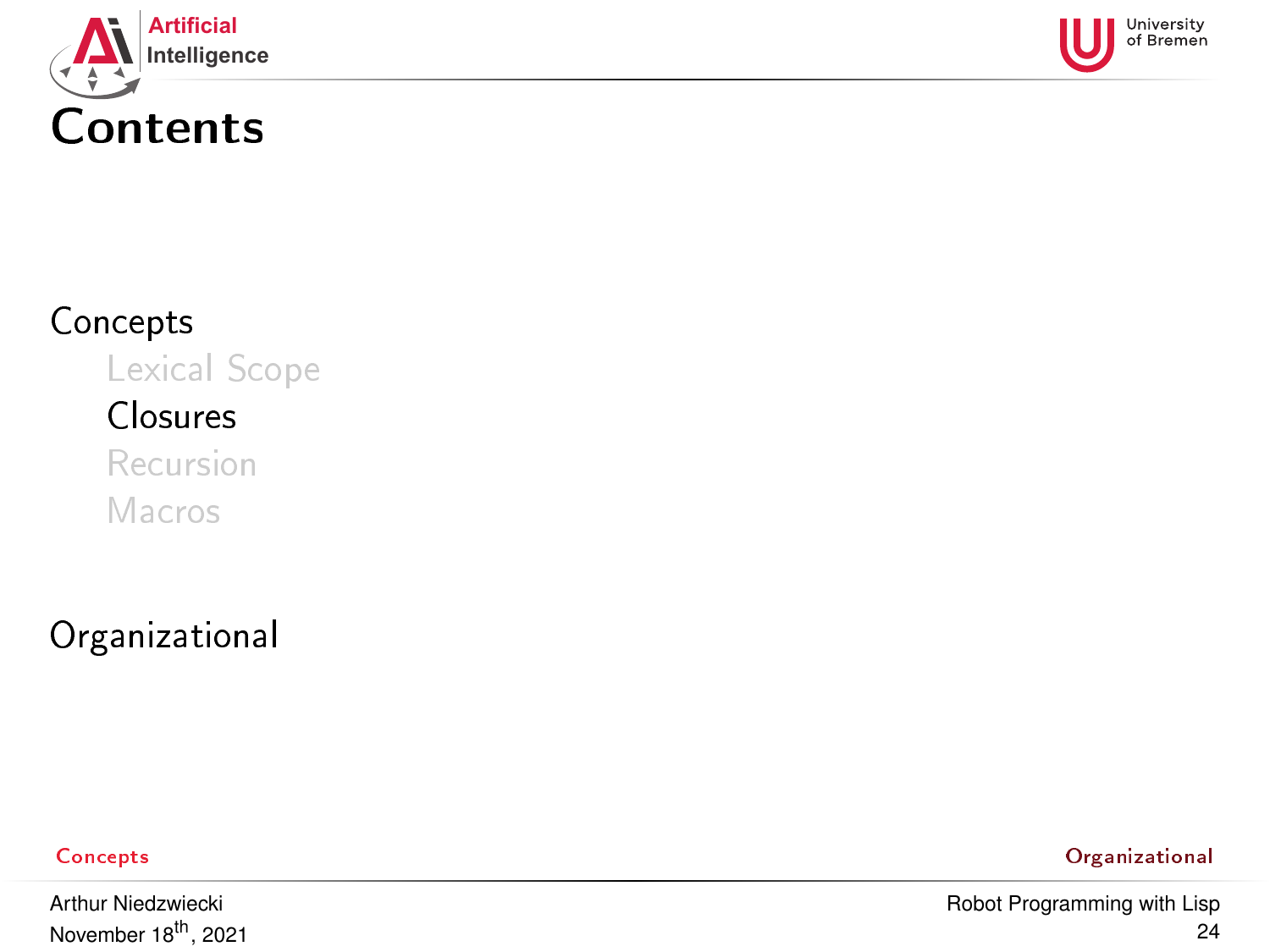<span id="page-24-0"></span>



## Counter

```
CL-USER> (defun increment-counter ()
           (let ((counter 0))
             (incf counter)))
         (increment-counter)
         (increment-counter)
1
CL-USER> (defvar *counter* 0)
(defun increment-counter-function ()
  (incf *counter*))
(increment-counter-function)
(increment-counter-function)
2
CL-USER> (setf *counter* 5)
5
CL-USER> (increment-counter-function)
6
```
### [Concepts](#page-1-0) [Organizational](#page-47-0)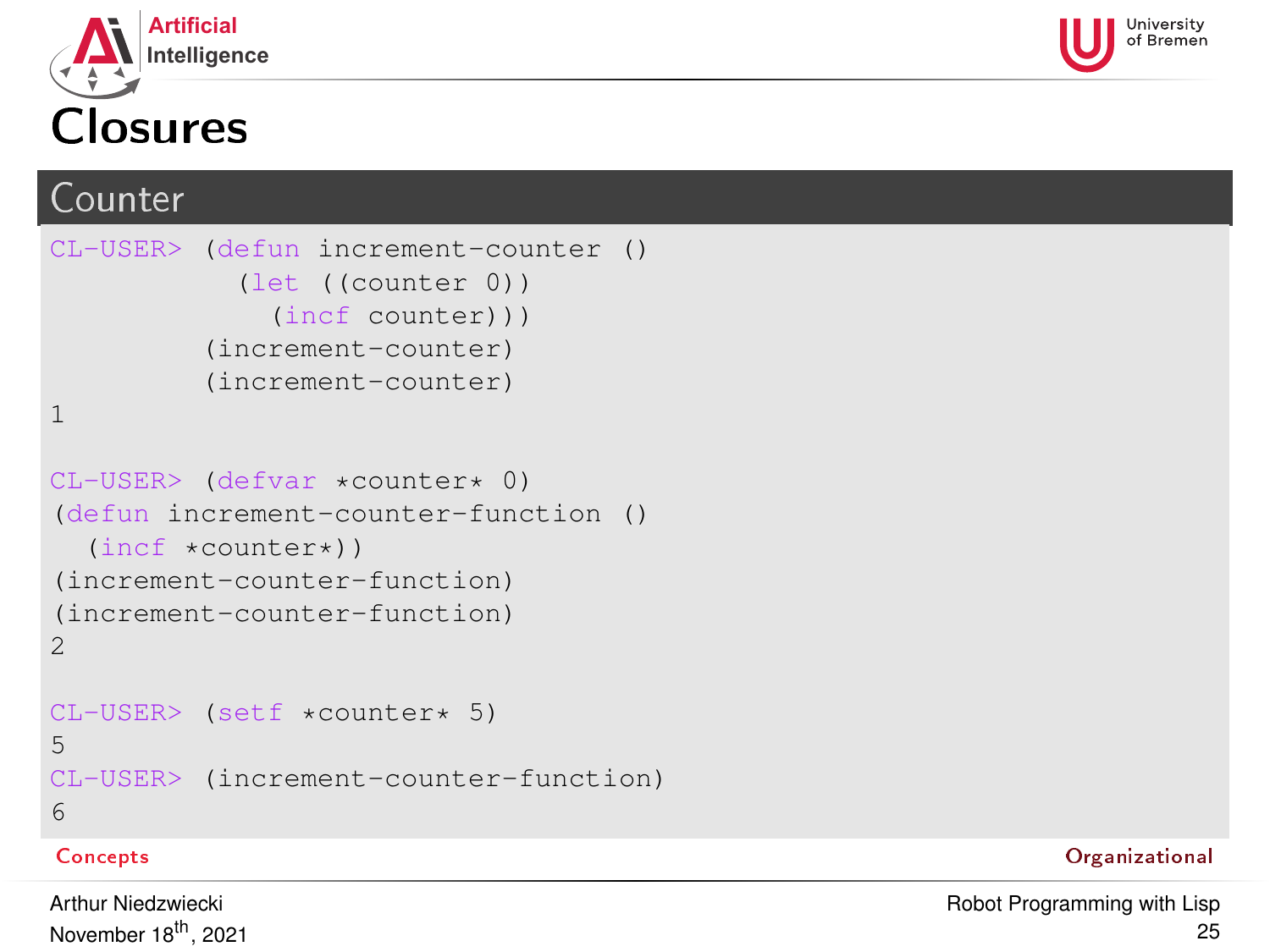<span id="page-25-0"></span>

### Counter As Closure

```
CL-USER> (let ((counter 0))
            (defun increment-counter-closure ()
              (incf counter)))
         (increment-counter-closure)
         (increment-counter-closure)
\overline{2}CL-USER> #'increment-counter-function
#<FUNCTION INCREMENT-COUNTER-FUNCTION>
CL-USER> #'increment-counter-closure
#<CLOSURE INCREMENT-COUNTER-CLOSURE>
CL-USER> counter
 ; Evaluation aborted on #<UNBOUND-VARIABLE COUNTER {10104CE223}>.
```
Closure is a function that, in addition to its specific functionality, also encloses its lexical environment.

## $\rightarrow$  Encapsulation!

### [Concepts](#page-1-0) [Organizational](#page-47-0)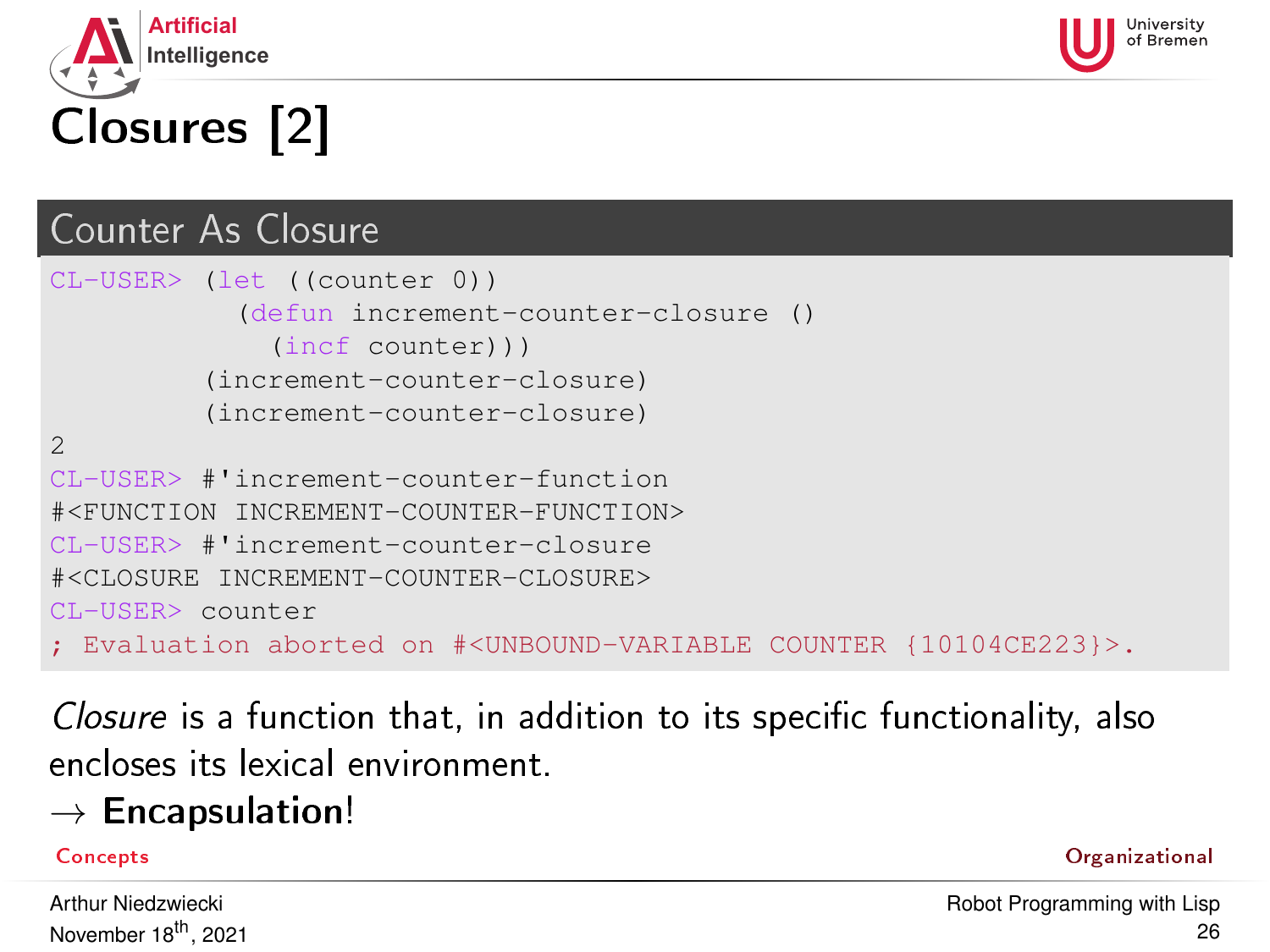<span id="page-26-0"></span>



# Closures [3]

## Creating Closures

```
CL-USER> (let ((input (read)))
          (lambda () (print input)))
"some long sentence or whatever"
#<CLOSURE (LAMBDA ()) {10108F062B}>
CL-USER> (funcall *)
"some long sentence or whatever"
CL-USER> (alexandria:curry #'expt 10)
#<CLOSURE (LAMBDA (&REST ALEXANDRIA...) :IN ALEXANDRIA...) {10040F1D8B}>
CL-USER> (funcall \star 3)
1000
CL-USER> (defvar *input* (read))
hello
*INPUT*CL-USER> (lambda () (print *input*))
#<FUNCTION (LAMBDA ()) {100424317B}>
Concepts Organizational
```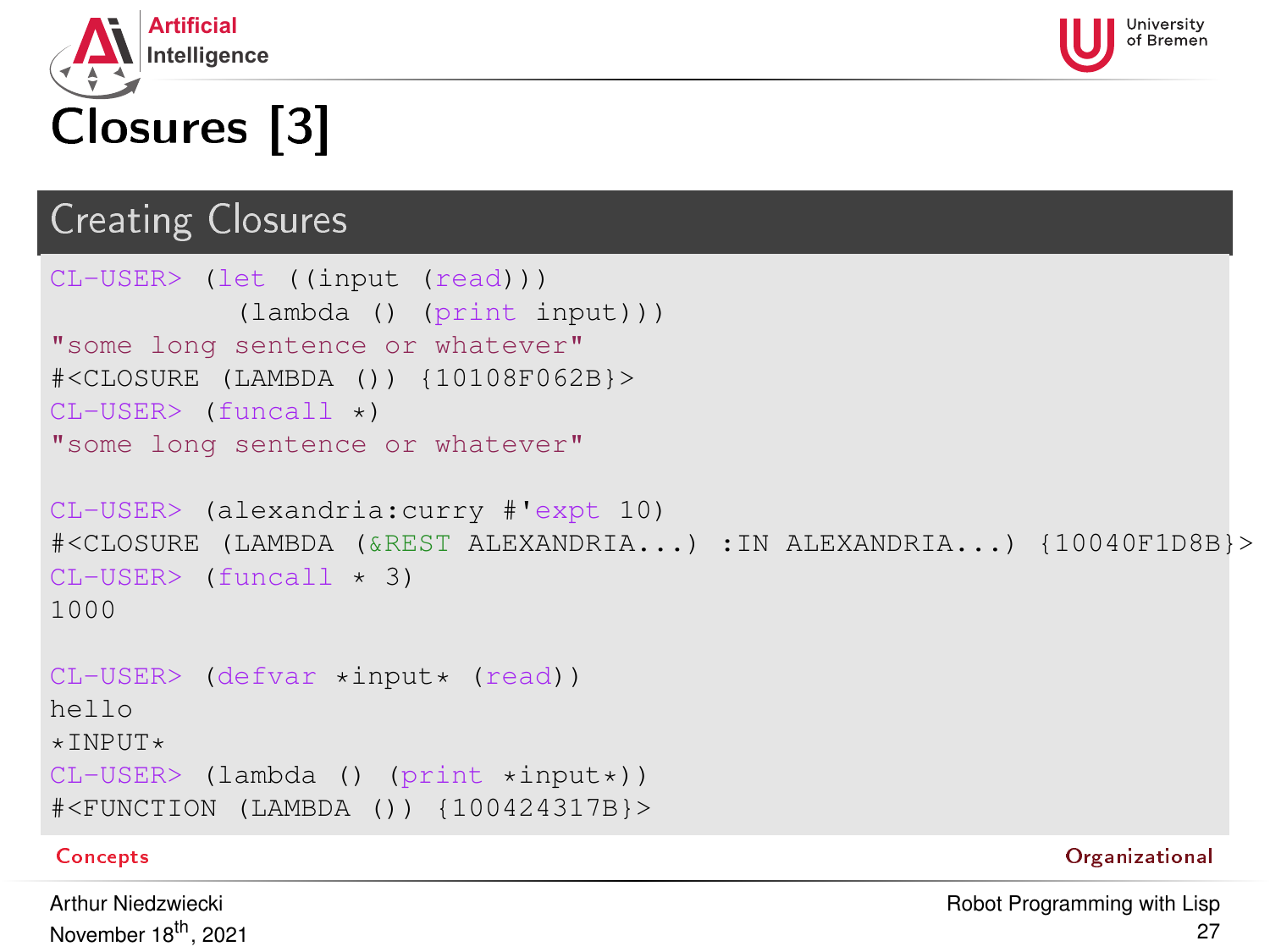<span id="page-27-0"></span>



## [Concepts](#page-1-0)

[Lexical Scope](#page-1-0)

[Closures](#page-23-0)

## [Recursion](#page-27-0)

[Macros](#page-35-0)

[Organizational](#page-47-0)

[Concepts](#page-1-0) [Organizational](#page-47-0)

Arthur Niedzwiecki November 18<sup>th</sup>, 2021 [Robot Programming with Lisp](#page-0-0) 28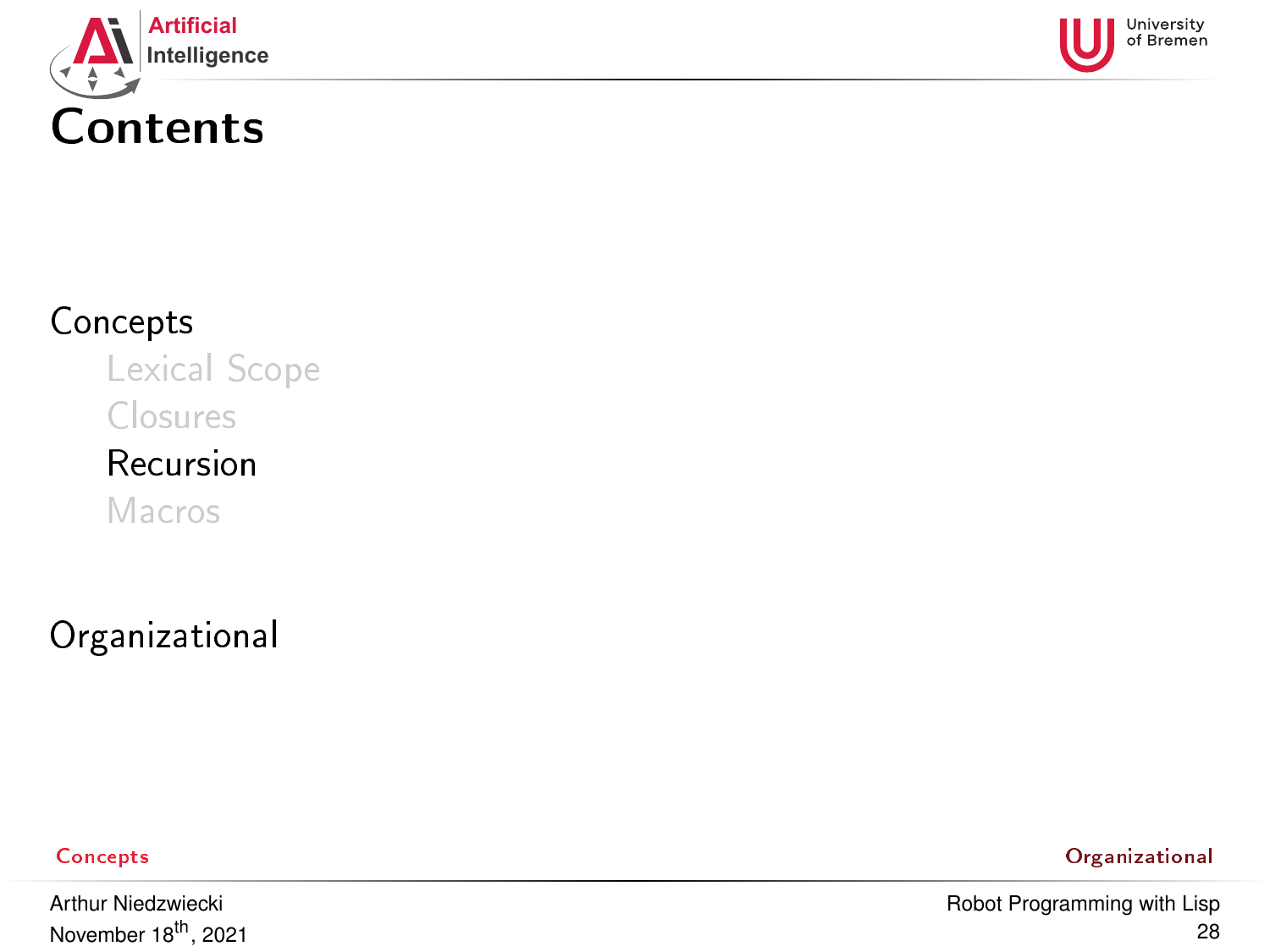<span id="page-28-0"></span>

## Recursion

## Primitive Example

```
CL-USER> (defun dummy-recursion (my-list)
          (when my-list
            (dummy-recursion (rest my-list))))
DUMMY-RECURSION
CL-USER> (trace dummy-recursion)
        (dummy-recursion '(1 2 3 4 5))
 0: (DUMMY-RECURSION (1 2 3 4 5))
   1: (DUMMY-RECURSION (2 3 4 5))
     2: (DUMMY-RECURSION (3 4 5))
       3: (DUMMY-RECURSION (4 5))
         4: (DUMMY-RECURSION (5))
           5: (DUMMY-RECURSION NIL)
           5: DUMMY-RECURSION returned NIL
         4: DUMMY-RECURSION returned NIL
       3: DUMMY-RECURSION returned NIL
     2: DUMMY-RECURSION returned NIL
   1: DUMMY-RECURSION returned NIL
 0: DUMMY-RECURSION returned NTL
Concepts Organizational
```
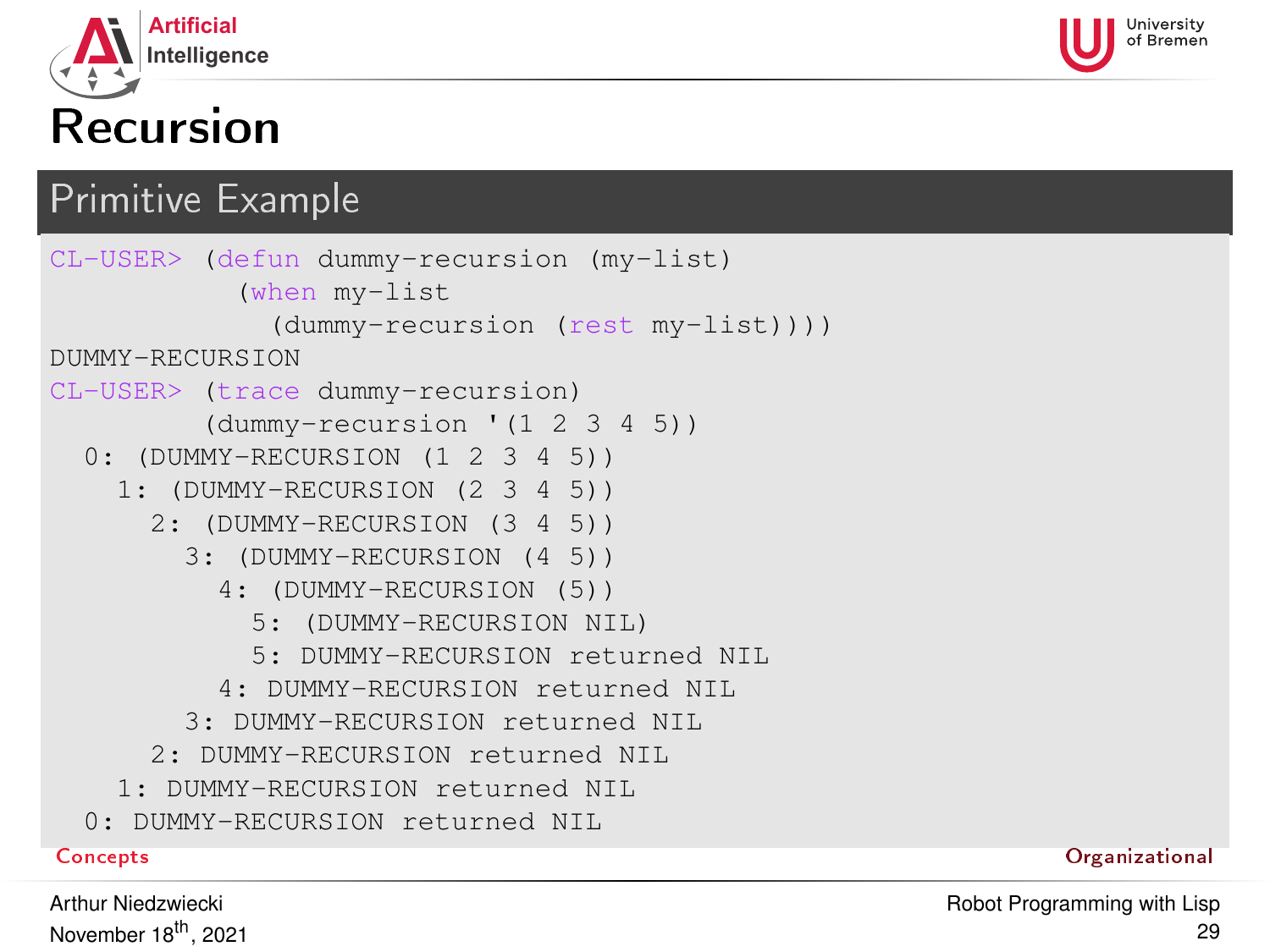<span id="page-29-0"></span>



# Recursion [2]

## Primitive Example #2

```
(defun print-list (list)
            (format t "list: ~a" list)
            (when list
              (format t " -> first: ~a~%" (first list))
              (print-list (rest list))))
CL-USER> (print-list '(1 2 3))
list: (1 2 3) -> first: 1
list: (2 3) -> first: 2
list: (3) \rightarrow first: 3
list: NIL
NTT.
CL-USER> (mapl (lambda (list)
                  (format t "list: \sim a \rightarrow first: \sim a \sim \" list (first list)))
                (1 \t2 \t3)list: (1 2 3) -> first: 1
list: (2 3) -> first: 2
list: (3) \rightarrow first: 3
(1 2 3)<br>Concepts
Concepts Organizational
```
Arthur Niedzwiecki November 18<sup>th</sup>, 2021 [Robot Programming with Lisp](#page-0-0) 30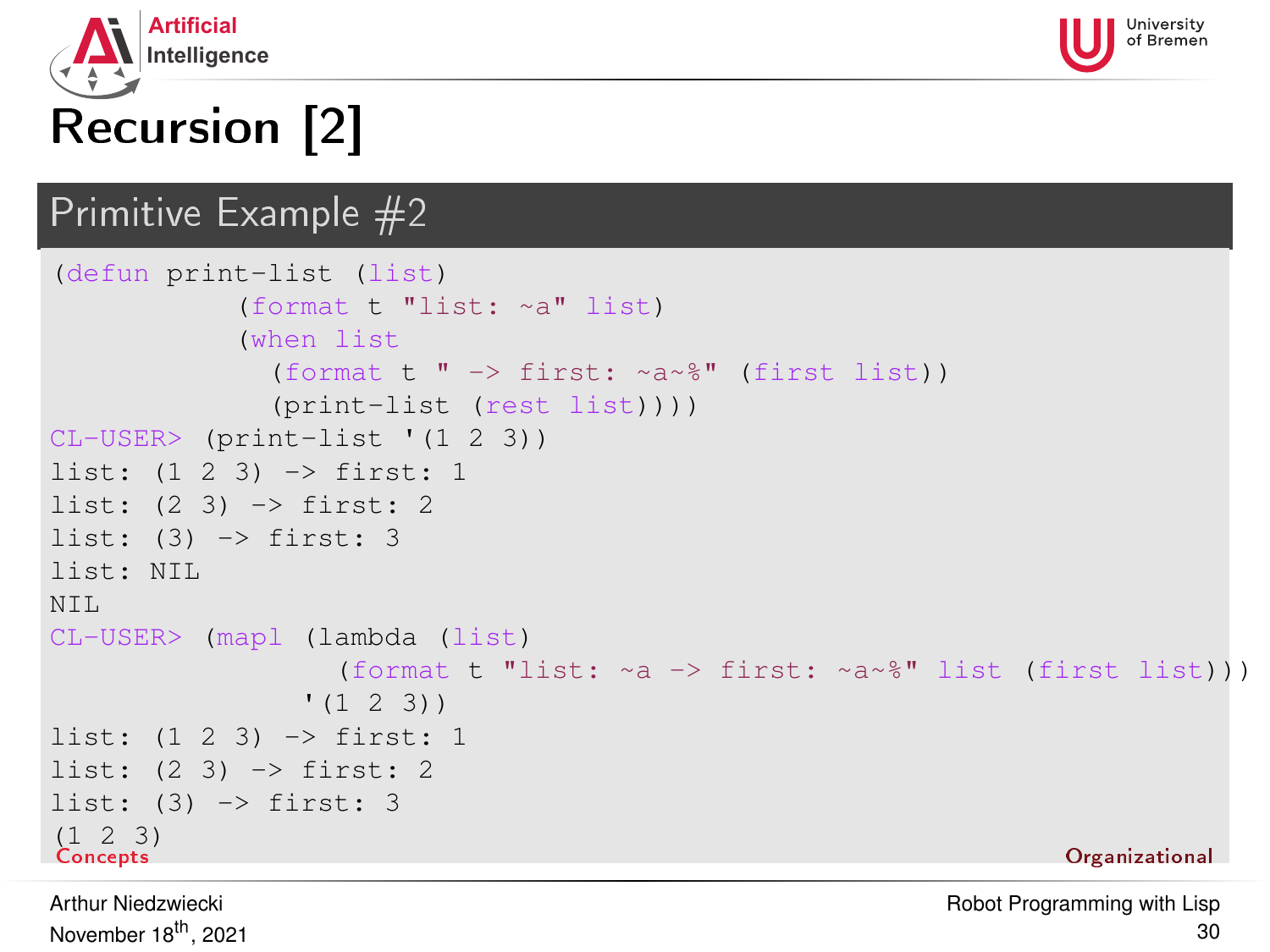<span id="page-30-0"></span>



# Recursion [3]

## Length of a List: calculate on the way up

```
CL-USER> (defun my-length (a-list)
          (if (null a-list)
              \Omega(+ 1 (my-length (rest a-list)))))
MY-LENGTH
CL-USER> (trace my-length)
         (my-length '(5 a 3 8))
  0: (MY-LENGTH (5 A 3 8))
    1: (MY-LENGTH (A 3 8))
     2: (MY-LENGTH (3 8))
       3: (MY-LENGTH (8))
         4: (MY-LENGTH NIL)
         4: MY-LENGTH returned 0
       3: MY-LENGTH returned 1
     2: MY-LENGTH returned 2
    1: MY-LENGTH returned 3
  0: MY-LENGTH returned 4
Concepts
Concepts Organizational
```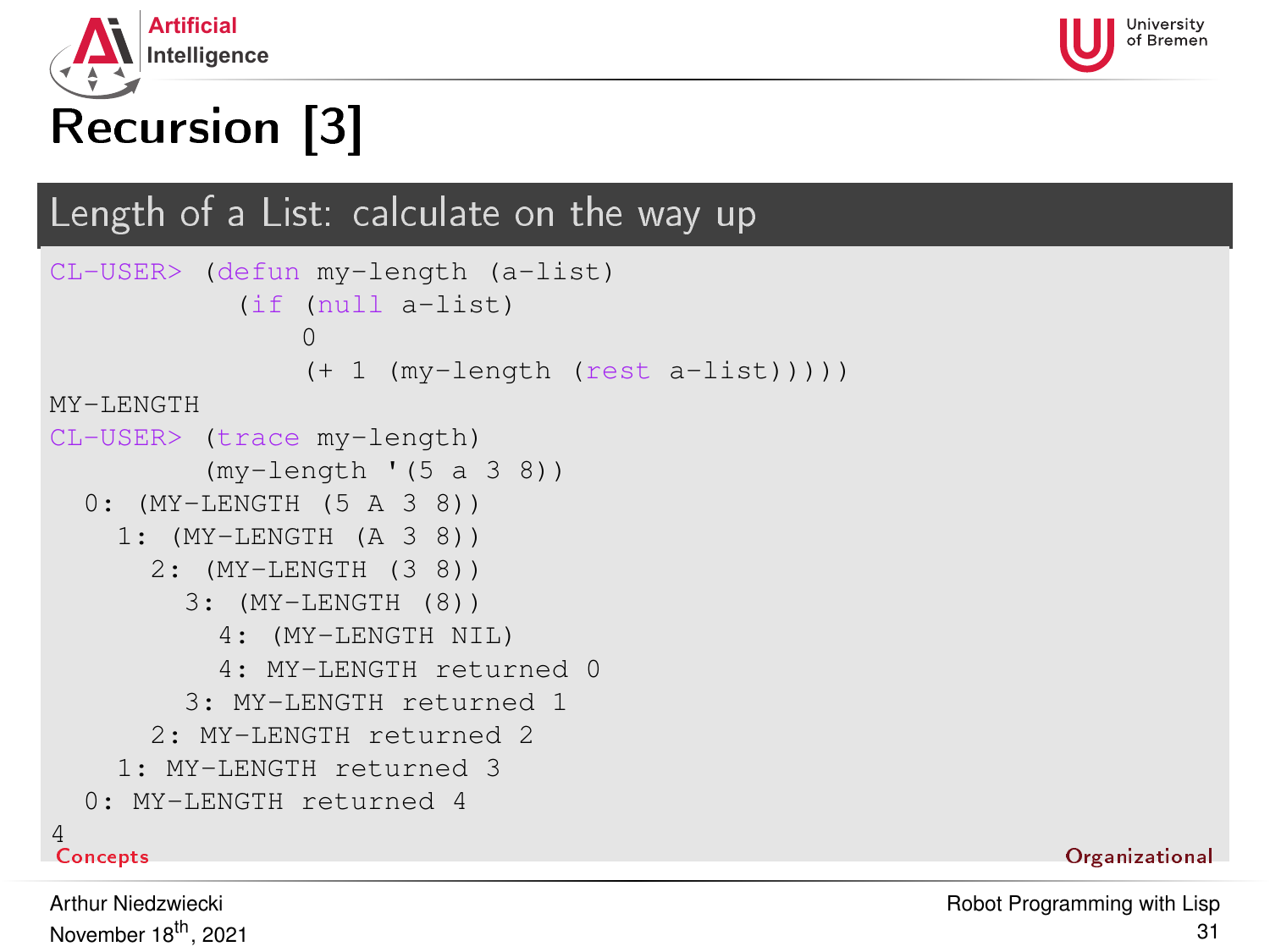<span id="page-31-0"></span>



# Recursion [4]

## Length of a list: calculate on the way down  $-$  Accumulators

```
CL-USER> (defun my-length-inner (a-list accumulator)
           (if (null a-list)
               accumulator
               (my-length-inner (rest a-list) (1+ accumulator))))
MY-LENGTH-INNER
CL-USER> (trace my-length-inner)
(MY-LENGTH-INNER)
CL-USER> (my-length-inner '(5 a 3 8) 0)
  0: (MY-LENGTH-INNER (5 A 3 8) 0)
    1: (MY-LENGTH-INNER (A 3 8) 1)
      2: (MY-LENGTH-INNER (3 8) 2)
        3: (MY-LENGTH-INNER (8) 3)
          4: (MY-LENGTH-INNER NIL 4)
          4: MY-LENGTH-INNER returned 4
        3: MY-LENGTH-INNER returned 4
      2: MY-LENGTH-INNER returned 4
    1: MY-LENGTH-INNER returned 4
  0: MY-LENGTH-INNER returned 4
Concepts
{\mathcal L}oncepts \hbox{O}rganizational and {\mathcal L}
```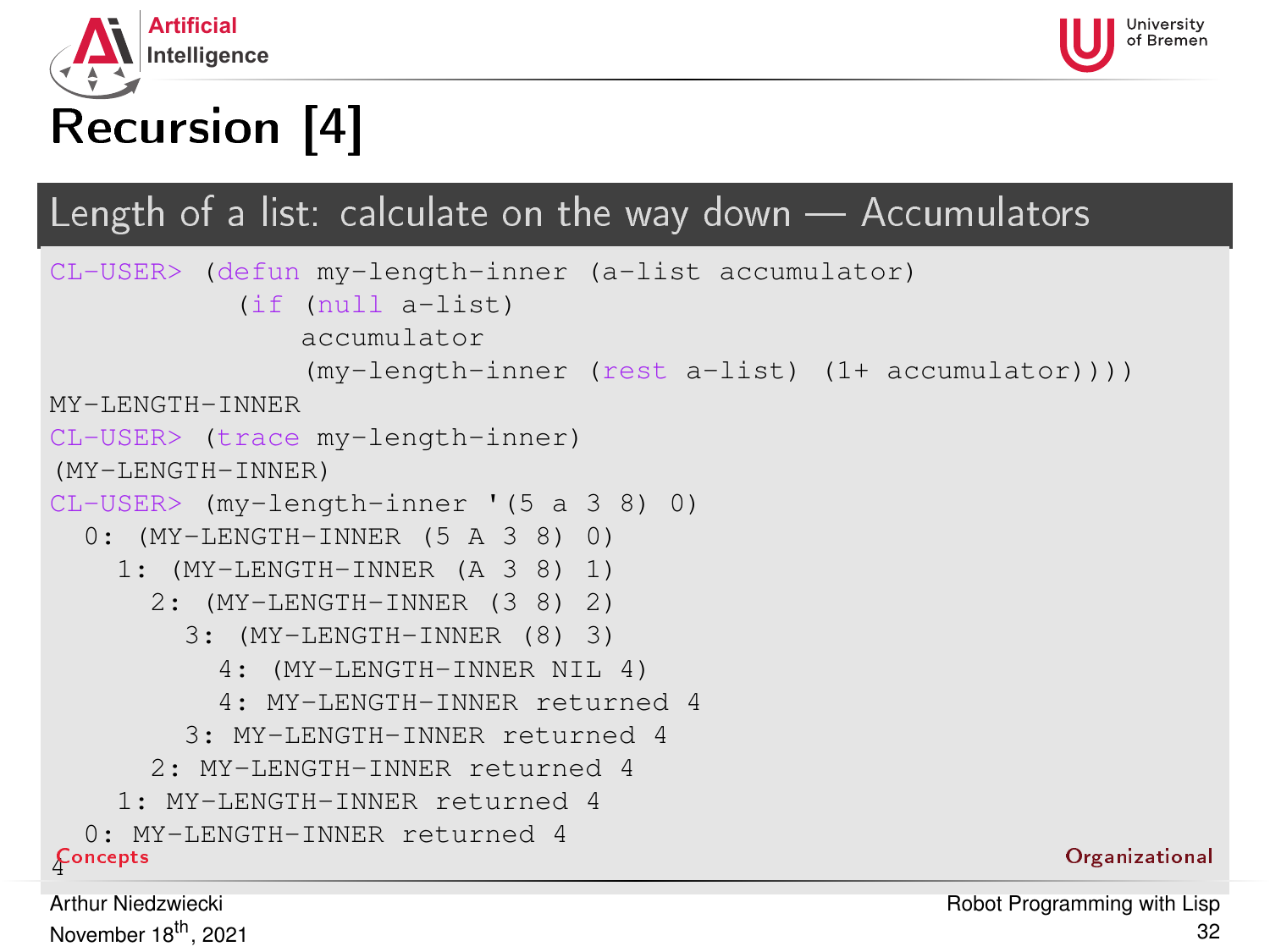<span id="page-32-0"></span>



# Recursion [5]

### Length of a list: passing initial accumulator value

```
CL-USER> (defun my-length-outer (a-list)
           (my-length-inner a-list 0))
MY-LENGTH-ACC
CL-USER> (my-length-outer '(5 a 3 8))
4
CL-USER> (defun my-length-acc (a-list &optional (accumulator 0))
           (if (null a-list)
               accumulator
               (my-length-acc (rest a-list) (1+ accumulator))))
MY-LENGTH-ACC
CL-USER> (my-length-acc '(6 3 nj ws))
4
```
[Concepts](#page-1-0) [Organizational](#page-47-0)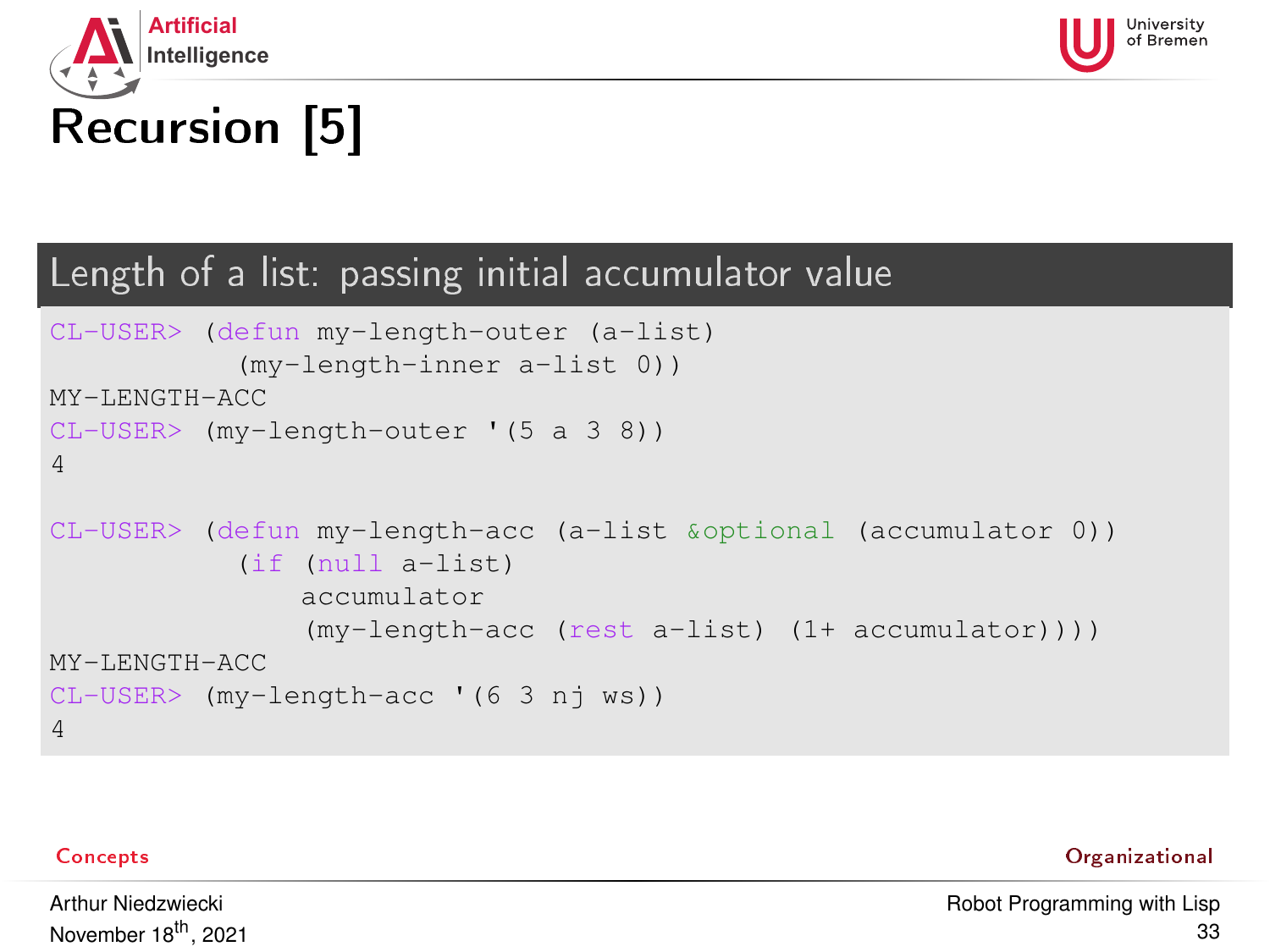<span id="page-33-0"></span>



# Recursion [6]

### Tail Recursion Optimization

```
CL-USER> (trace my-length-acc my-length)
(MY-LENGTH-ACC MY-LENGTH)
CL-USER> (my-length '(a b c))
...
CL-USER> (my-length-acc '(a b c))
...
CL-USER> (proclaim '(optimize speed))
CL-USER> (defun my-length (a-list) ...)
WARNING: redefining COMMON-LISP-USER::MY-LENGTH in DEFUN
CL-USER> (defun my-length-acc (a-list &optional (accumulator 0)) ...)
WARNING: redefining COMMON-LISP-USER::MY-LENGTH-ACC in DEFUN
CL-USER> (my-length-acc '(a b c))
  0: (MY-LENGTH-ACC (A B C))
  0: MY-LENGTH-ACC returned 3
3
CL-USER> (my-length '(a b c))
  0: (MY-LENGTH (A B C))
  0: MY-LENGTH returned 3
Concepts
{\mathfrak{L}}oncepts {\mathfrak{O}}rganizational and {\mathfrak{L}}
```
Arthur Niedzwiecki November 18<sup>th</sup>, 2021 [Robot Programming with Lisp](#page-0-0) 34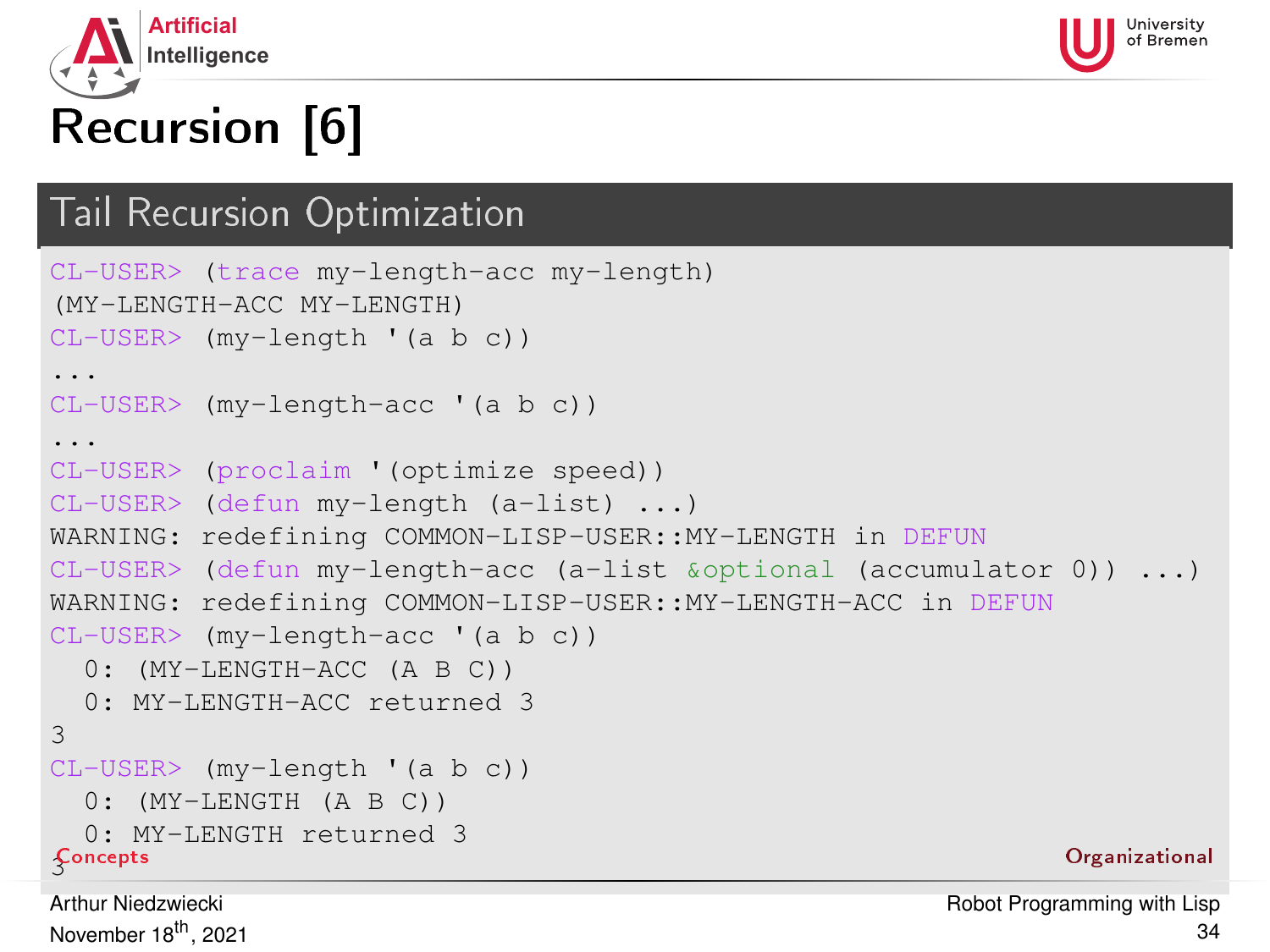<span id="page-34-0"></span>



# Recursion [7]

## What Does This Function Do?

```
CL-USER> (defun sigma (n)
           (labels ((sig (c n)
                       (declare (type fixnum n c))
                       (if (zerop n)
                           c
                           (sig (the fixnum (+ n c))
                                (the fixnum (- n 1))))(sia (n))STGMA
CL-USER> (trace sigma)
(SIGMA)
CL-USER> (sigma 5)
 0: (SIGMA 5)
 0: SIGMA returned 15
15
```
### (**declare** (type typespec var\*) (**the** return-value-type form) [Concepts](#page-1-0) [Organizational](#page-47-0)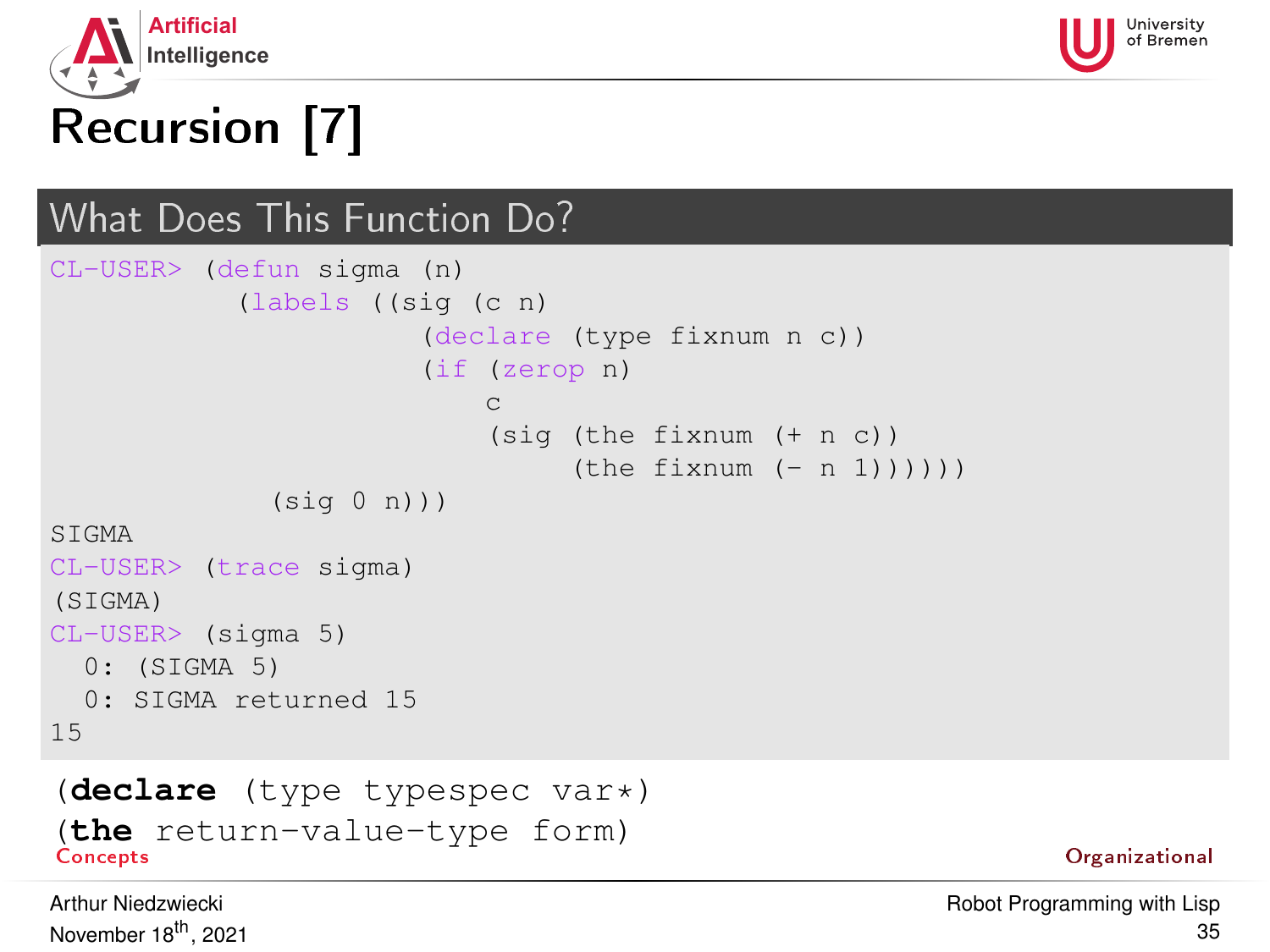<span id="page-35-0"></span>



## [Concepts](#page-1-0)

[Lexical Scope](#page-1-0)

[Closures](#page-23-0)

[Recursion](#page-27-0)

[Macros](#page-35-0)

[Organizational](#page-47-0)

Arthur Niedzwiecki November 18<sup>th</sup>, 2021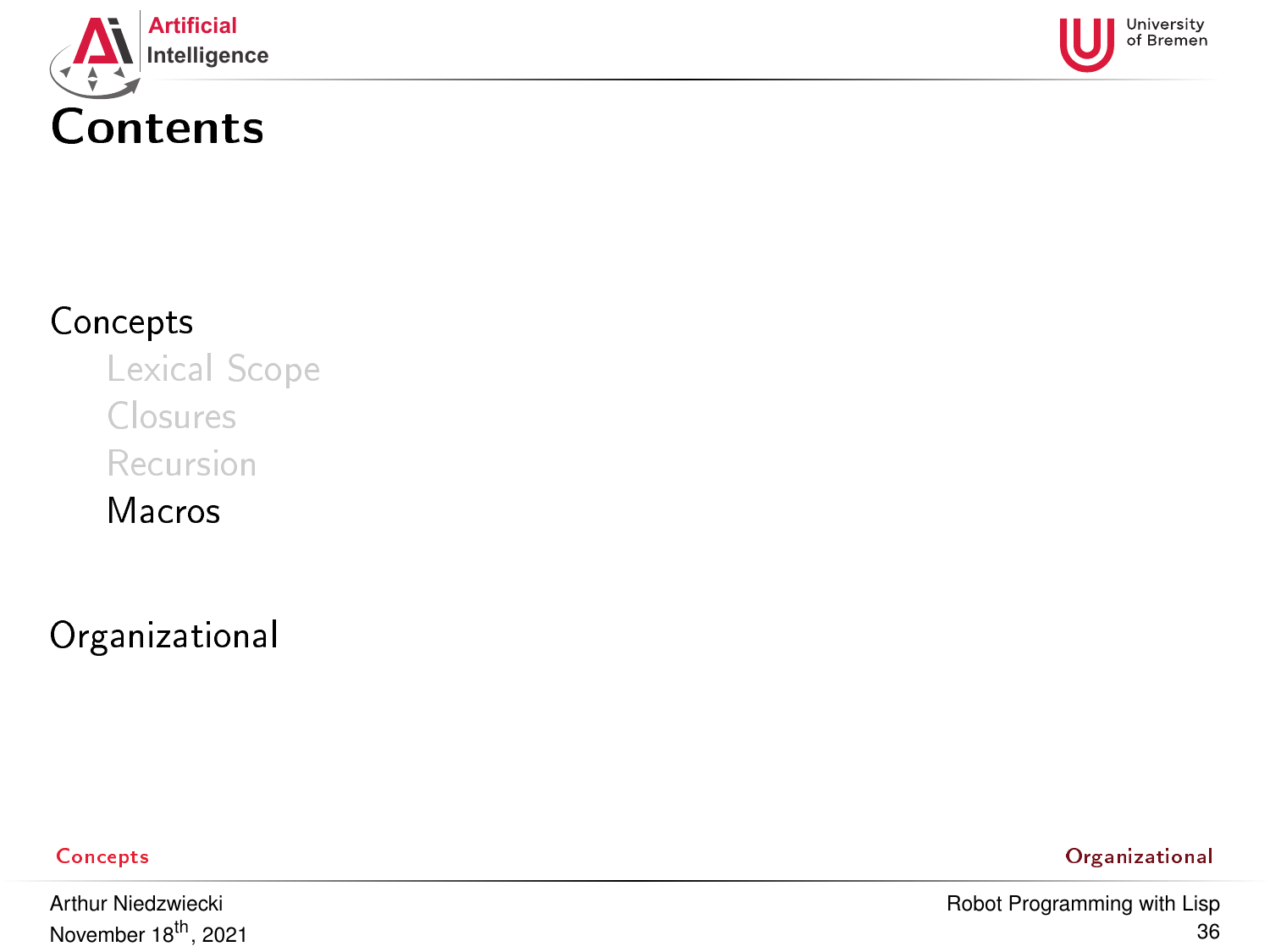<span id="page-36-0"></span>



## Generating Code

### Backquote and Coma

```
CL-USER> '(if t 'yes 'no)
(IF T
     'YES
     'NO)
CL-USER> (eval *) ; do not ever use EVAL in code
YES
'is<br>CL-USER> (eval *) ; do no<br>YES<br>CL-USER> `(if t 'yes 'no)
(IF T
      'YES
     'NO)
(IF T<br>
(IF T<br>
'YES<br>
'NO)<br>
CL-USER> '((+ 1 2) , (+ 3 4) (+ 5 6))
((+ 1 2) 7 (+ 5 6))CL-USER> (let ((x 26))
               (if ,(oddp x)
                       'yes
                       'no))?
```
[Concepts](#page-1-0) [Organizational](#page-47-0)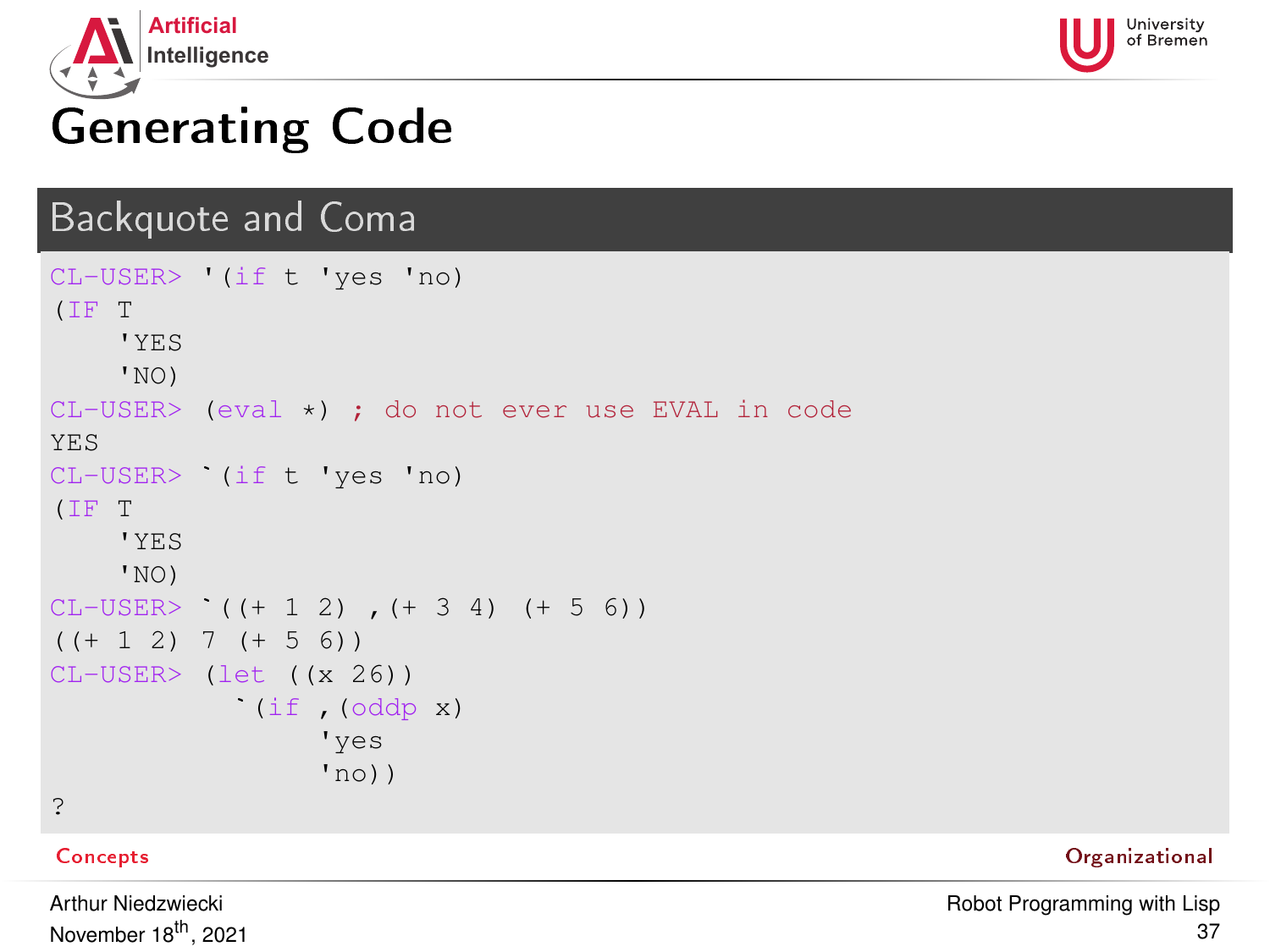<span id="page-37-0"></span>



## Generating Code

### Backquote and Coma

```
CL-USER> '(if t 'yes 'no)
(IF T
     'YES
    'NO)
CL-USER> (eval *) ; do not ever use EVAL in code
YES
CL-USER> `(if t 'yes 'no)
(IF T
    'YES
    'NO)
(IF T<br>
(IF T<br>
'YES<br>
'NO)<br>
CL-USER> '((+ 1 2) , (+ 3 4) (+ 5 6))
(( + 1 2) 7 (+ 5 6))CL-USER> (let ((x 26))
             (if ,(oddp x)
                   'yes
                   'no))(IF NIL
         'YES
Concepts \mathsf{v}_{\text{NO)}} . Concepts \mathsf{v}_{\text{NO}}Arthur Niedzwiecki
```
November 18<sup>th</sup>, 2021

[Robot Programming with Lisp](#page-0-0) 38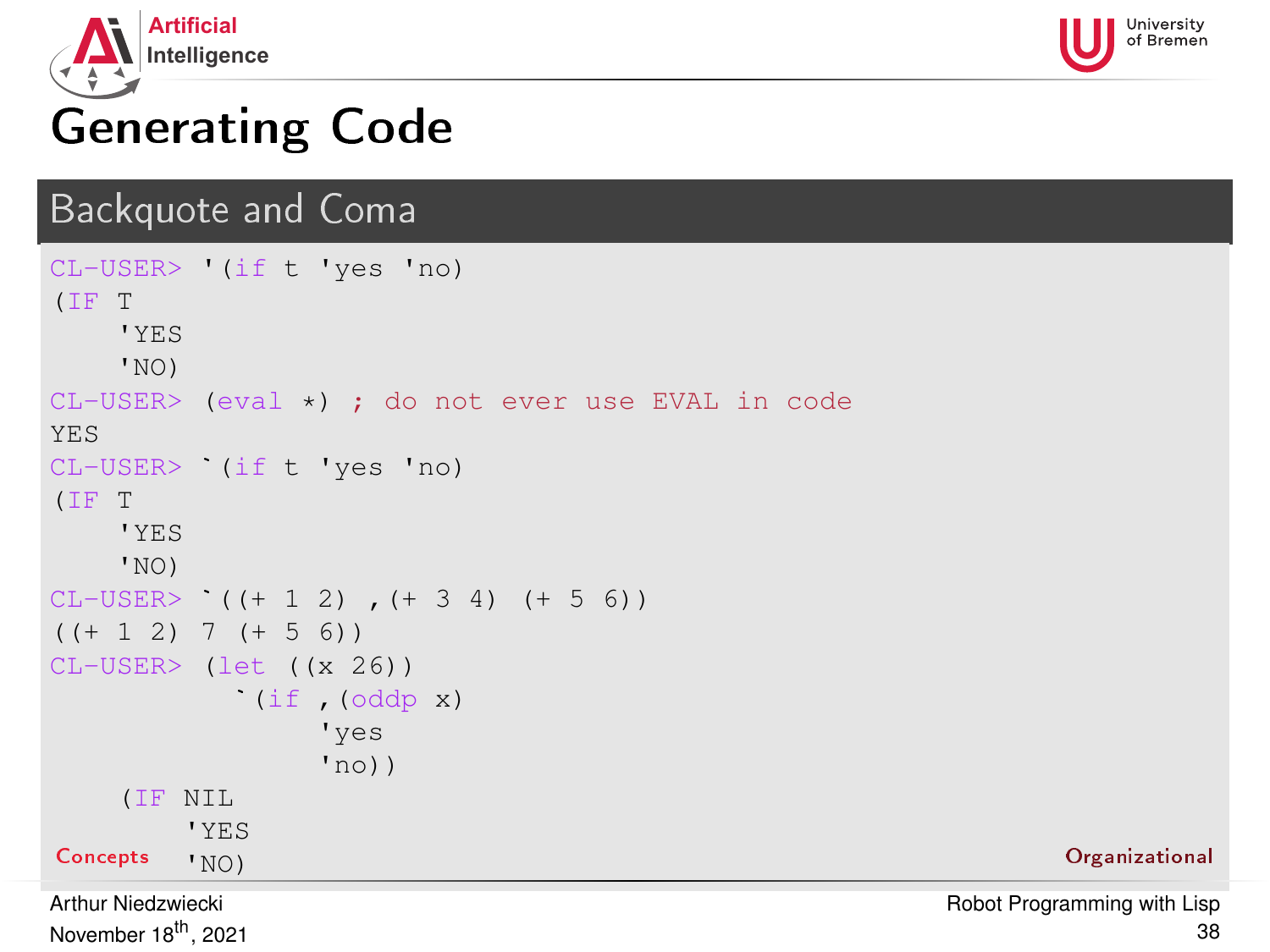<span id="page-38-0"></span>



# Generating Code [2]

### Double Quote

```
CL-USER> ''(+ 1 5)
' (+ 1 5)CL-USER> (eval *)
(+ 1 5)CL-USER> (eval *)
`6
CL-USER > ' (a , (+ 1 2))(A, (+ 1 2))CL-USER> (eval \star)
(A 3)
CL-USER> '(a, (+ 1 2))
(A, 3)
```

| Concepts | Organizational |
|----------|----------------|
|          |                |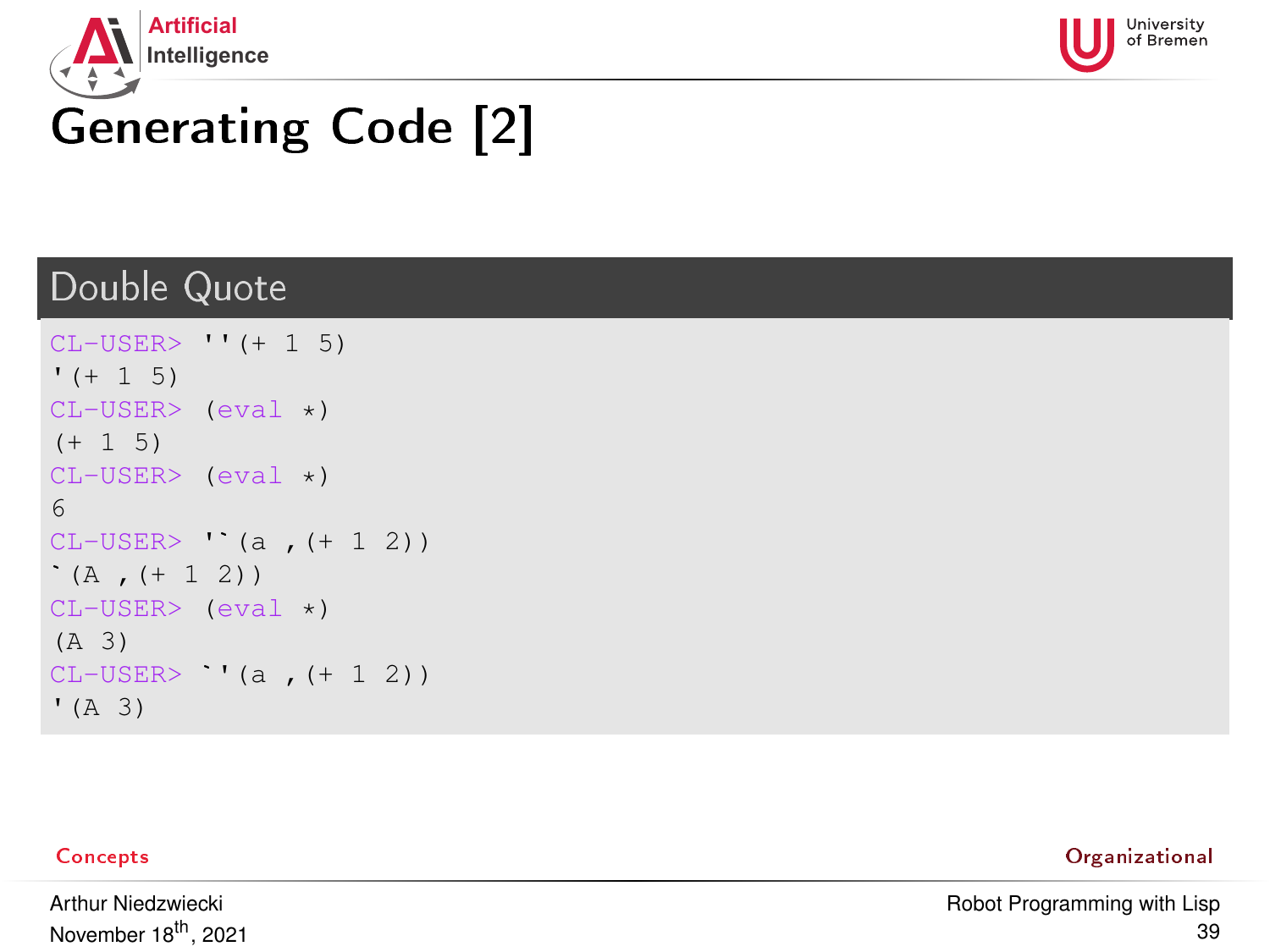<span id="page-39-0"></span>



## **Defining Macros**

### defmacro

```
CL-USER> (defun x^3-fun (x)
            (format t "type of X is \sim a \sim \ell" (type-of x))
            (* x x x)CL-USER> (x^3-fun 4)
type of X is (INTEGER 0 4611686018427387903)
64
CL-USER> (defmacro x^3-macro (x)
            (format t "type of X is \sim a \sim \frac{1}{6}" (type-of x))
            (* x x x))CL-USER> (x^3-macro 4)
type of X is (INTEGER 0 4611686018427387903)
64CL-USER> (x^3-macc) (+ 2 2)type of X is CONS
; #<SIMPLE-TYPE-ERROR expected-type: NUMBER datum: (+ 2 2)>.
CL-USER> (defun use-x^3 (a)
            (x^3-macro a))
type of X is SYMBOL
Concepts ; caught ERROR: Argument X is not a NUMBER: A Organizational
```
Arthur Niedzwiecki November 18<sup>th</sup>, 2021 [Robot Programming with Lisp](#page-0-0)  $40$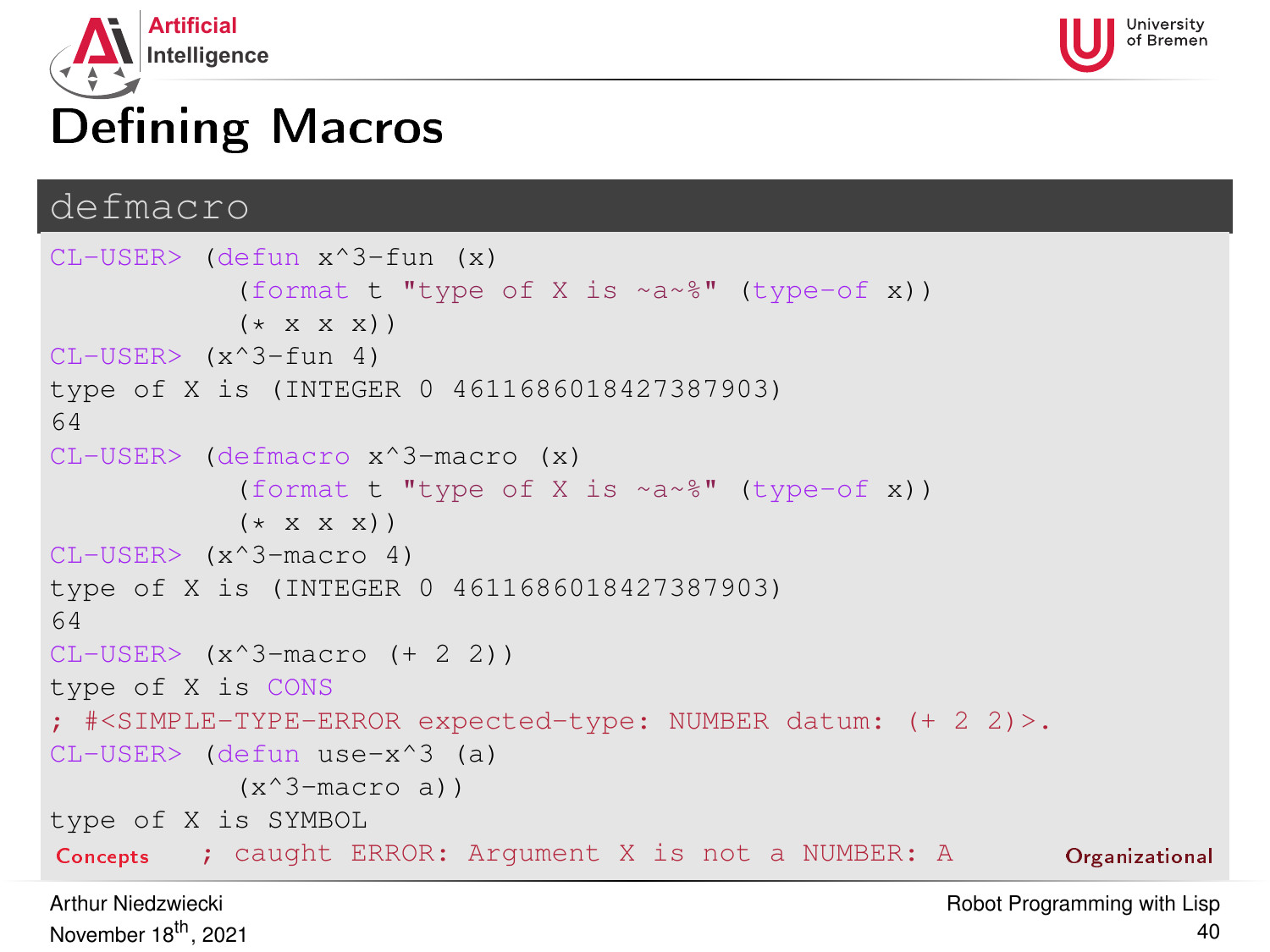<span id="page-40-0"></span>



# Defining Macros [2]

### macroexpand `

```
CL-USER> (defmacro x^3-backquote (x)
          (format t "type of X is ~a~%" (type-of x))
          *(\star, x, x, x))CL-USER> (defun use-x^3 (a)
          (x^3-backquote a))
type of X is SYMBOL
STYLE-WARNING: redefining COMMON-LISP-USER::USE-X^3 in DEFUN
CL-USER> (use-x^3 4)
64
CL-USER> (macroexpand '(x^3-backquote 4))
type of X is (INTEGER 0 4611686018427387903)
(* 4 4 4)CL-USER> (x^3-backquote (+ 2 2))
type of X is CONS
64
CL-USER> (macroexpand '(x^3-backquote (+ 2 2)))
type of X is CONS
(* (+ 2 2) (+ 2 2) (+ 2 2))<br>Concepts
Concepts Organizational
```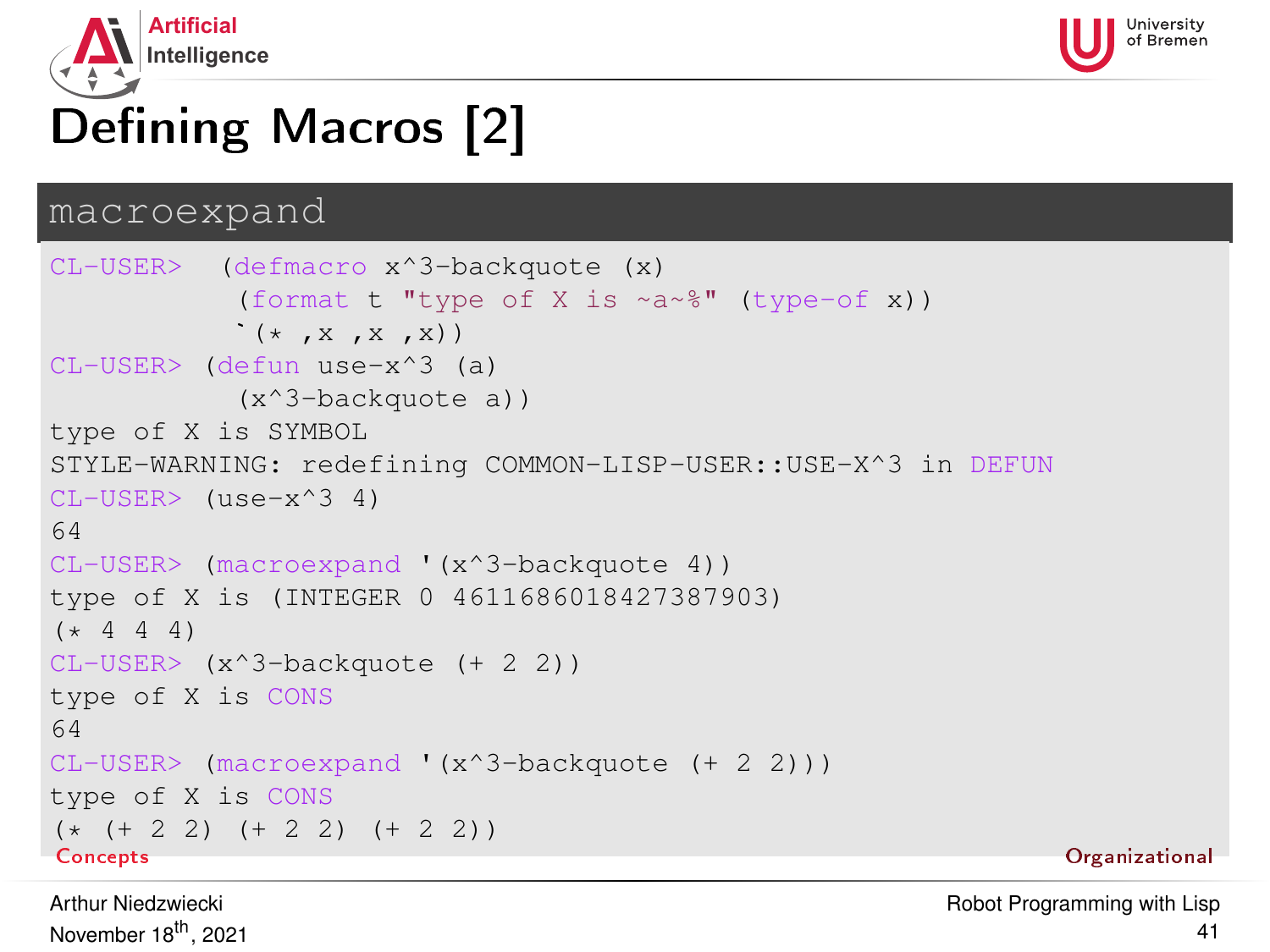<span id="page-41-0"></span>



# Defining Macros [3]

### defmacro continued `

```
CL-USER> (defmacro x^3-let (x)
           (format t "type of X is ~a~%" (type-of x))
           (let ((z, x))(* 7 7 7))CL-USER> (x^3-let (+ 2 2))
type of X is CONS
64
CL-USER> (macroexpand '(x^3-let (+ 2 2)))
type of X is CONS
(LET ((Z (+ 2 2)))
  (*ZZZ)T
```
Macros transform code into other code by means of code.

| × |  |
|---|--|
|---|--|

[Concepts](#page-1-0) [Organizational](#page-47-0)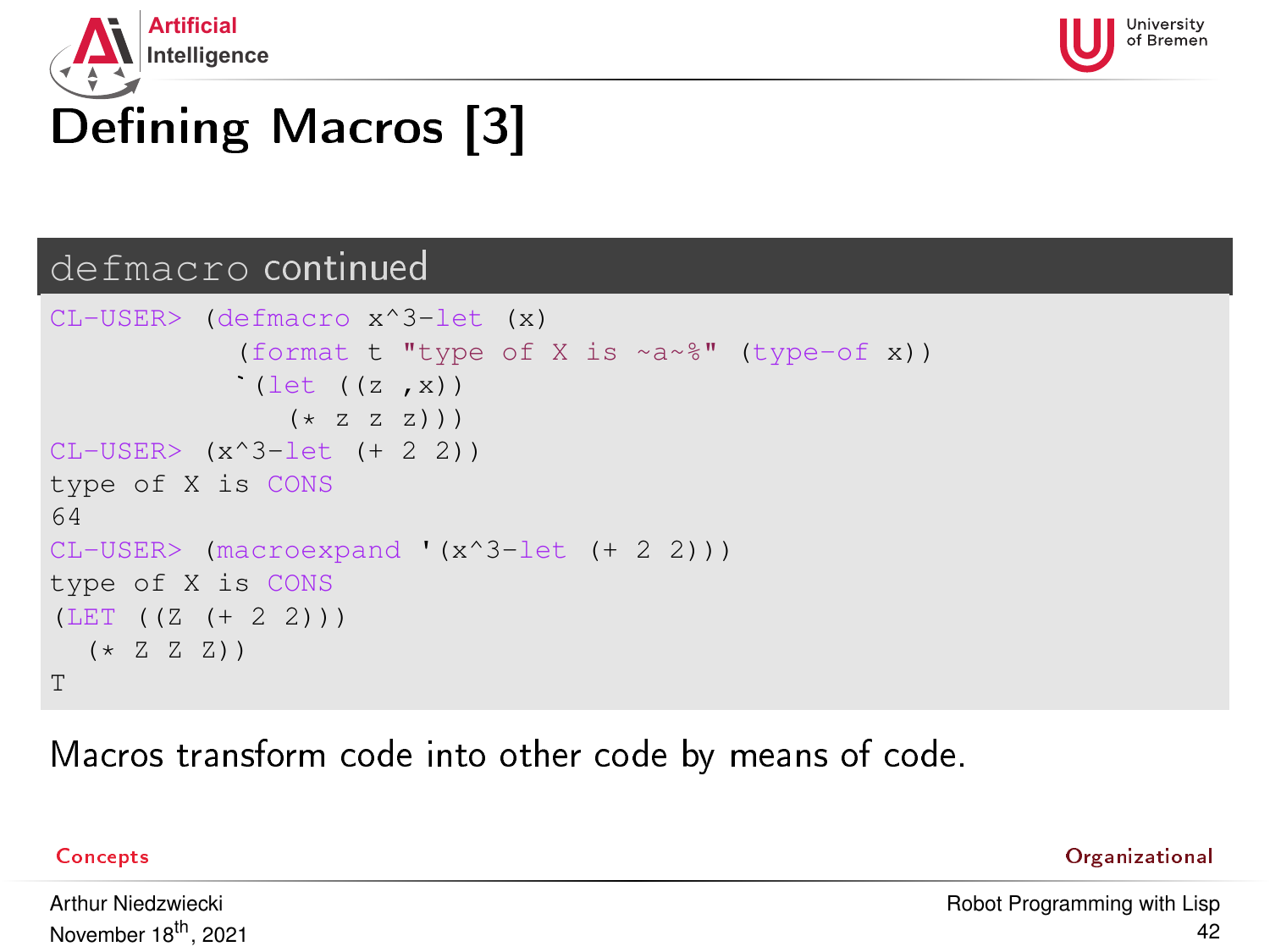<span id="page-42-0"></span>



# Defining Macros [4]

### Macro arguments

```
CL-USER> (defmacro test-macro (&whole whole
                                arg-1
                                &optional (arg-2 1) arg-3)
           (format t "whole: ~a~%" whole)
`(format t "arg-1: ~a~%" arg-1)
           (format t "arg-2: ~a~%arg-3: ~a~%" arg-2 arg-3)
           ',whole)
TEST-MACRO
CL-USER> (macroexpand '(test-macro something))
whole: (TEST-MACRO SOMETHING)
arg-1: SOMETHING
arg-2: 1
arg-3: NIL
'(TEST-MACRO SOMETHING)
CL-USER> (test-macro something)
whole: (TEST-MACRO SOMETHING) ...
(TEST-MACRO SOMETHING)
CL-USER (eval \star)
Concepts
{\mathfrak{L}}oncepts {\mathfrak{O}}rganizational and {\mathfrak{L}}
```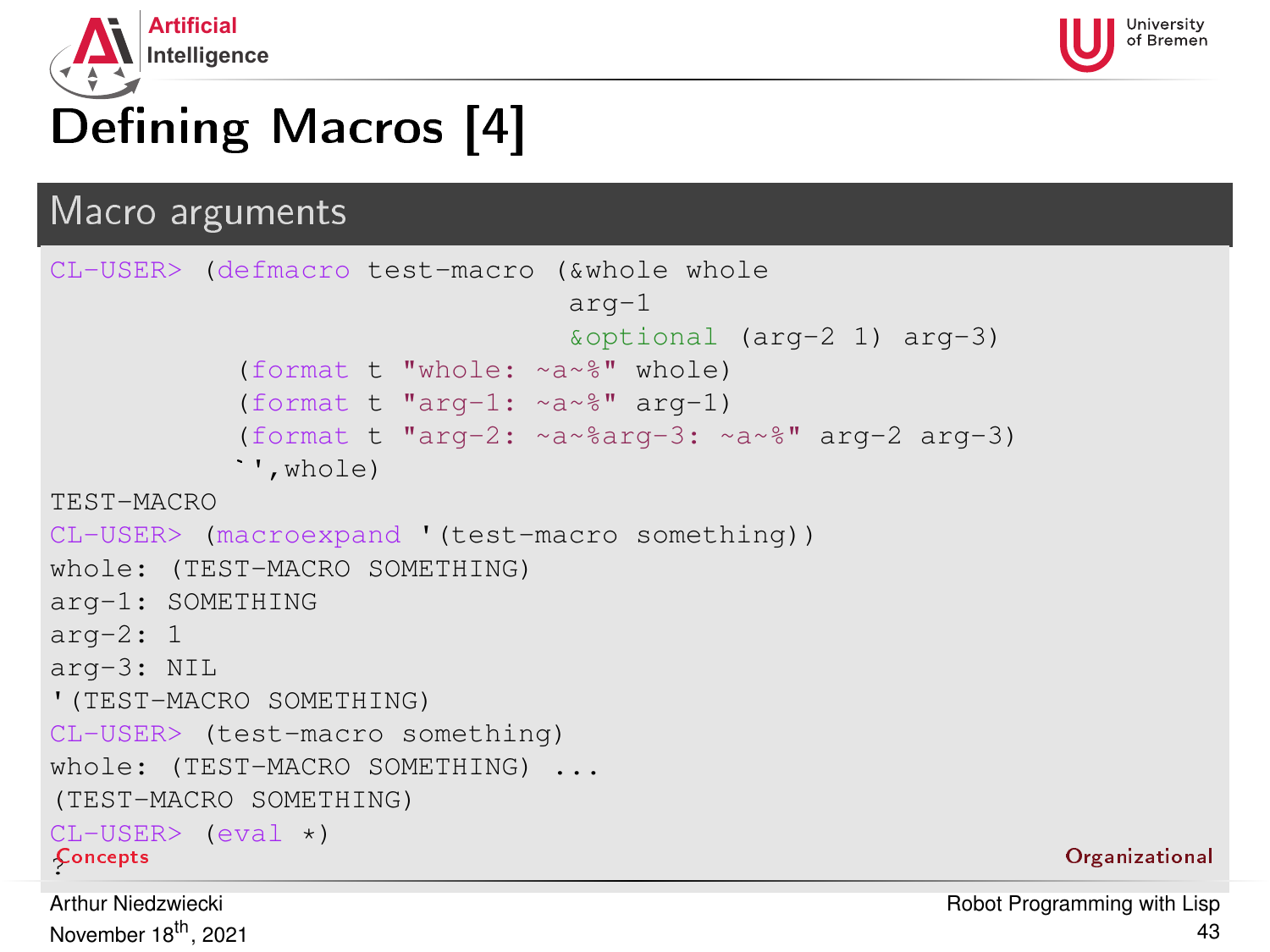<span id="page-43-0"></span>



## Example Macros

## Some Built-in Ones `

```
; Alt-. on when shows you:
(defmacro-mundanely when (test &body forms)
  (if ,test (progn ,@forms) nil))
; Alt-. on progl shows:
(defmacro-mundanely prog1 (result &body body)
  (let ((n-result (gensym)))
    (let ((,n-result ,result))
       ,@body
       ,n-result)))
; Alt-. on ignore-errors:
(defmacro-mundanely ignore-errors (&rest forms)
  (handler-case (progn ,@forms)
     (error (condition) (values nil condition))))
```
[Concepts](#page-1-0) [Organizational](#page-47-0)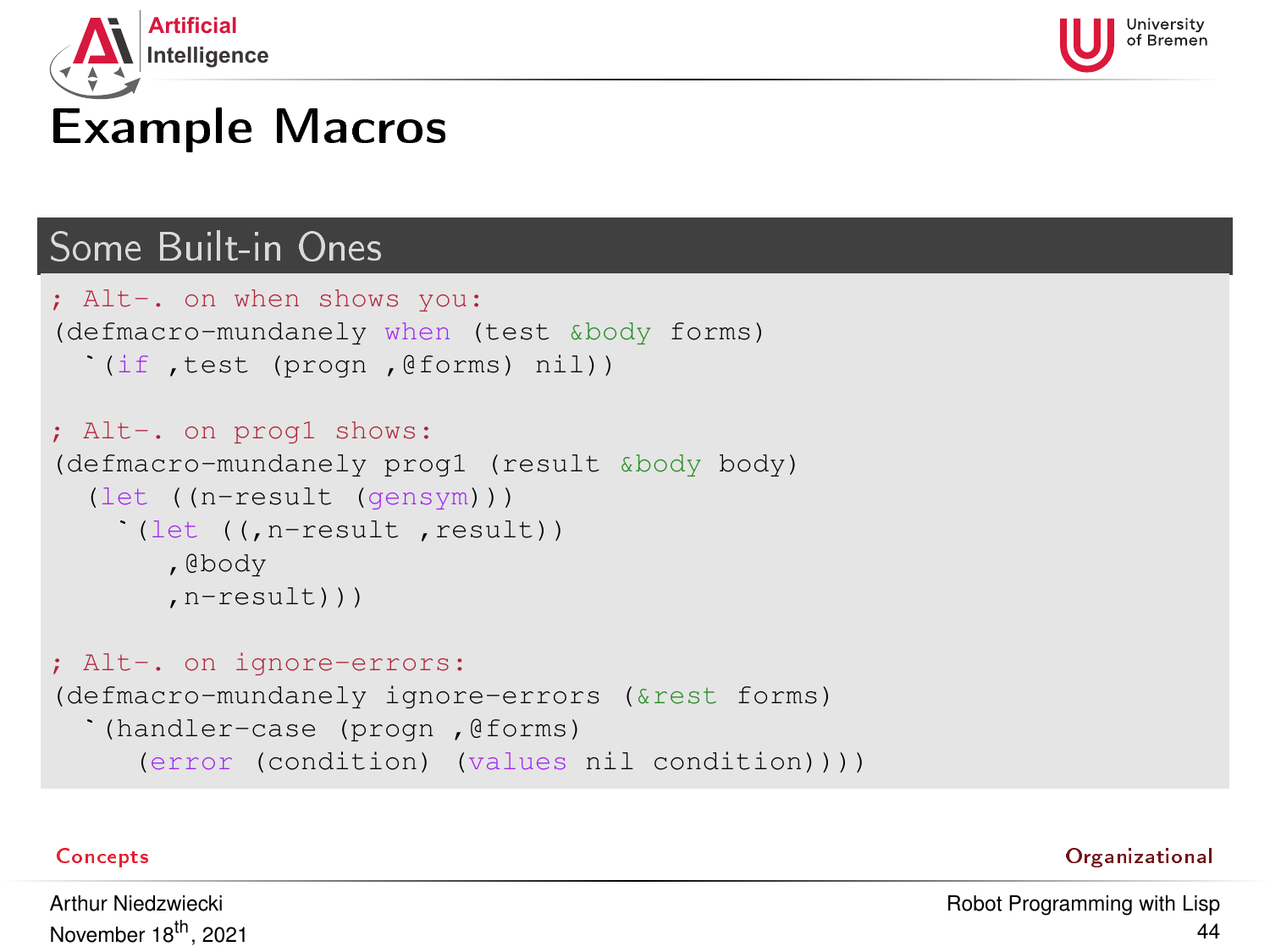<span id="page-44-0"></span>



# Example Macros [2]

# More Applications

```
CL-USER> (defmacro get-time ()
           (the unsigned-byte (get-internal-run-time)))
`GET-TIME
CL-USER> (defmacro definline (name arglist &body body)
           (progn (declaim (inline ,name))
                    (defun ,name ,arglist ,@body)))
DEFINLINE
CL-USER>
*RELEASE-OR-DEBUG*
`CL-USER> (defmacro info (message &rest args)
           (when (eq *release-or-debug* :debug)
             (format *standard-output * .message .@aras)))INFO
CL-USER> (info "bla")
bla
```
### [Concepts](#page-1-0) [Organizational](#page-47-0)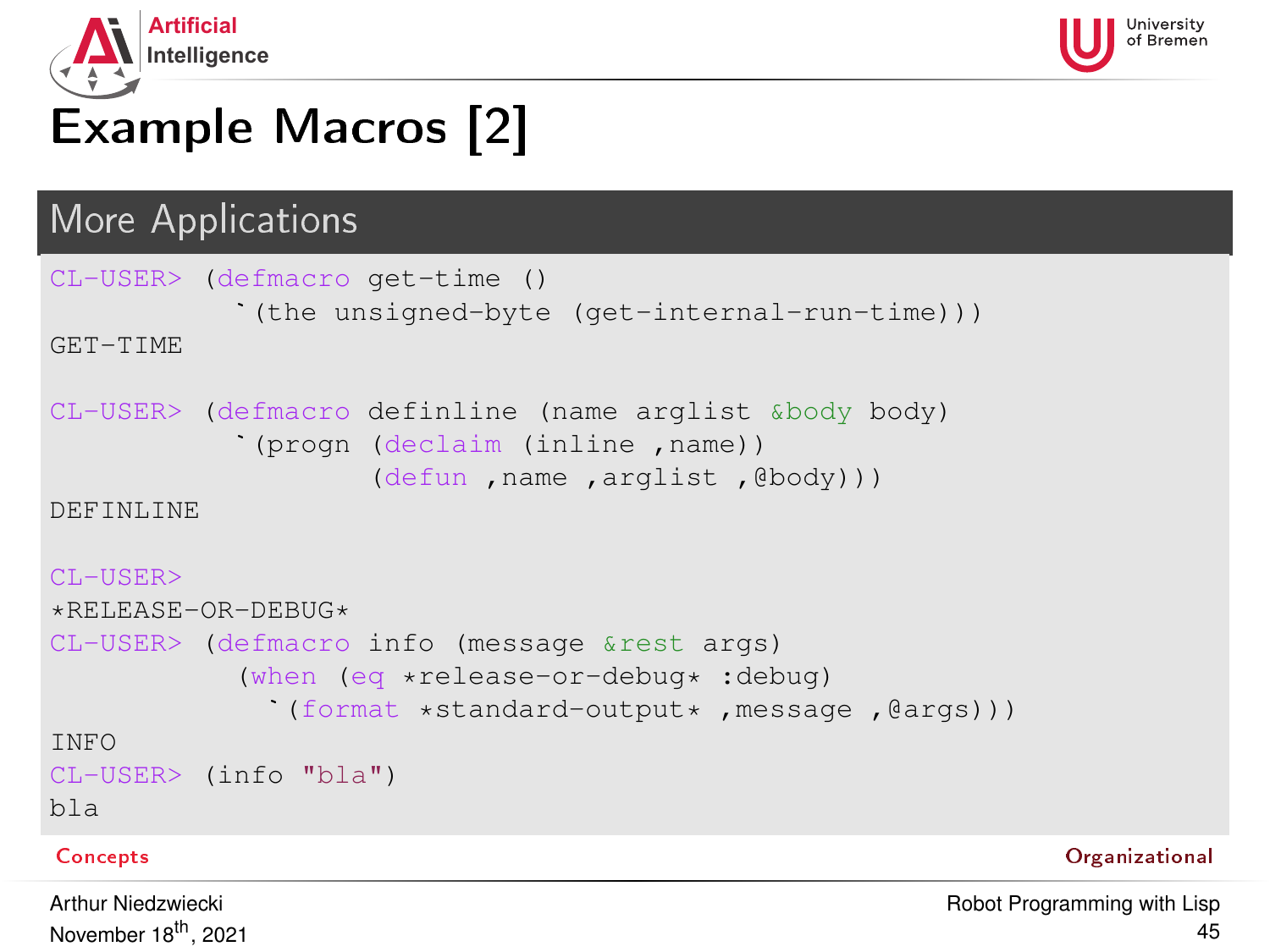<span id="page-45-0"></span>



## Advanced Macros

## A Better Example `

```
CL-USER> (defmacro square (&whole form arg)
            (if (atom arg)
                 (expt ,arg 2)
                 (case (car arg)
                   (square (if (= (length arg) 2)
                                  (expt, (nth 1 arg) 4)form))
                   (expt (if (= (length arg) 3)
`(if (numberp (nth 2 arg))
                                   (\text{expt }, (\text{nth } 1 \text{ arg}) , (* 2 (\text{nth } 2 \text{ arg})))((expt, (nth 1 arg) (* 2, (nth 2 arg))))form))
                   (otherwise `(expt ,arg 2)))))
CL-USER> (macroexpand '(square (square 3)))
(EXPT 3 4)
CL-USER> (macroexpand '(square (expt 123 4)))
(EXPT 123 8)
```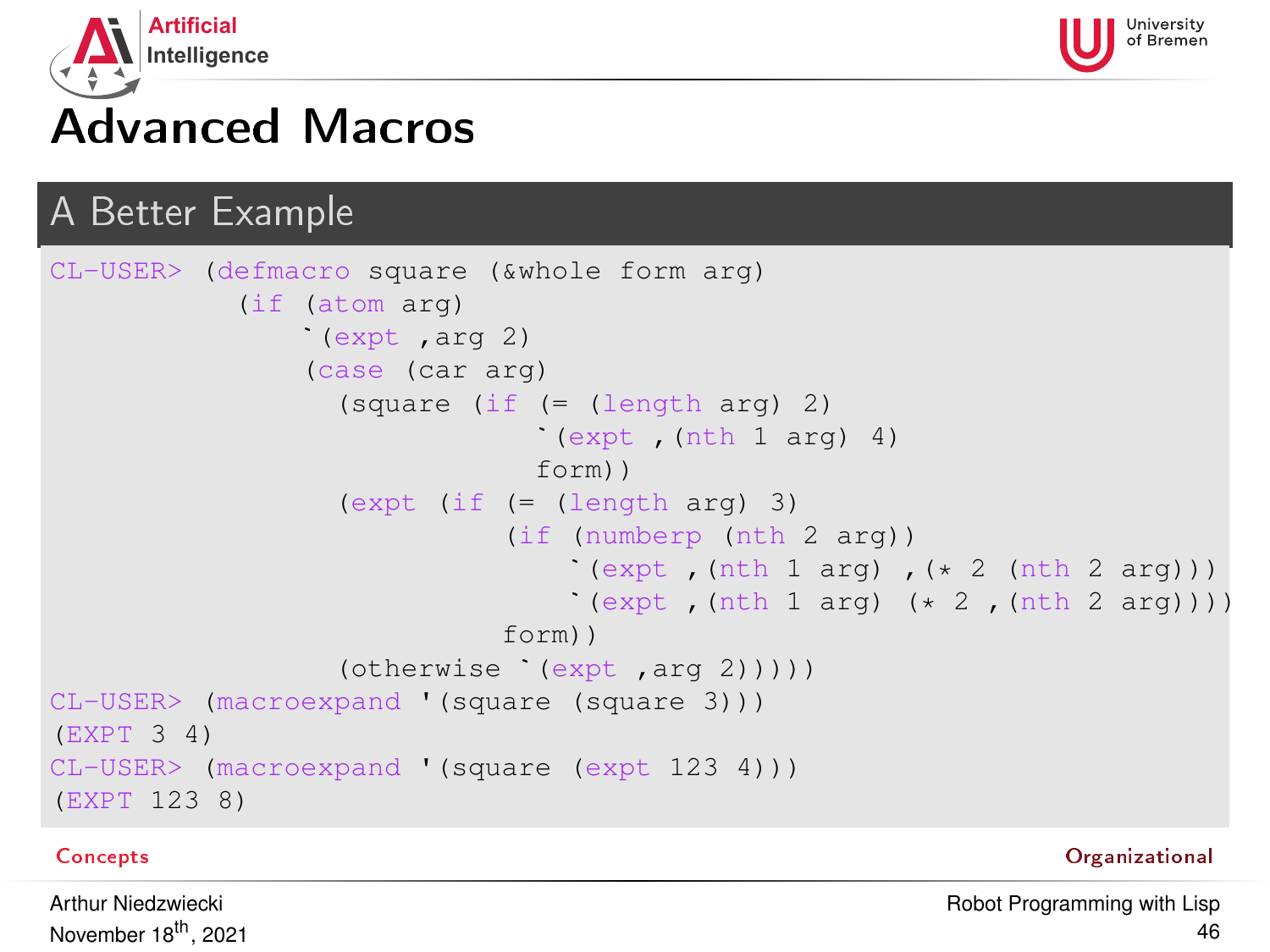<span id="page-46-0"></span>



## • Functional programmer Bible (available for free):

<http://www.paulgraham.com/onlisp.html>

Arthur Niedzwiecki November 18<sup>th</sup>, 2021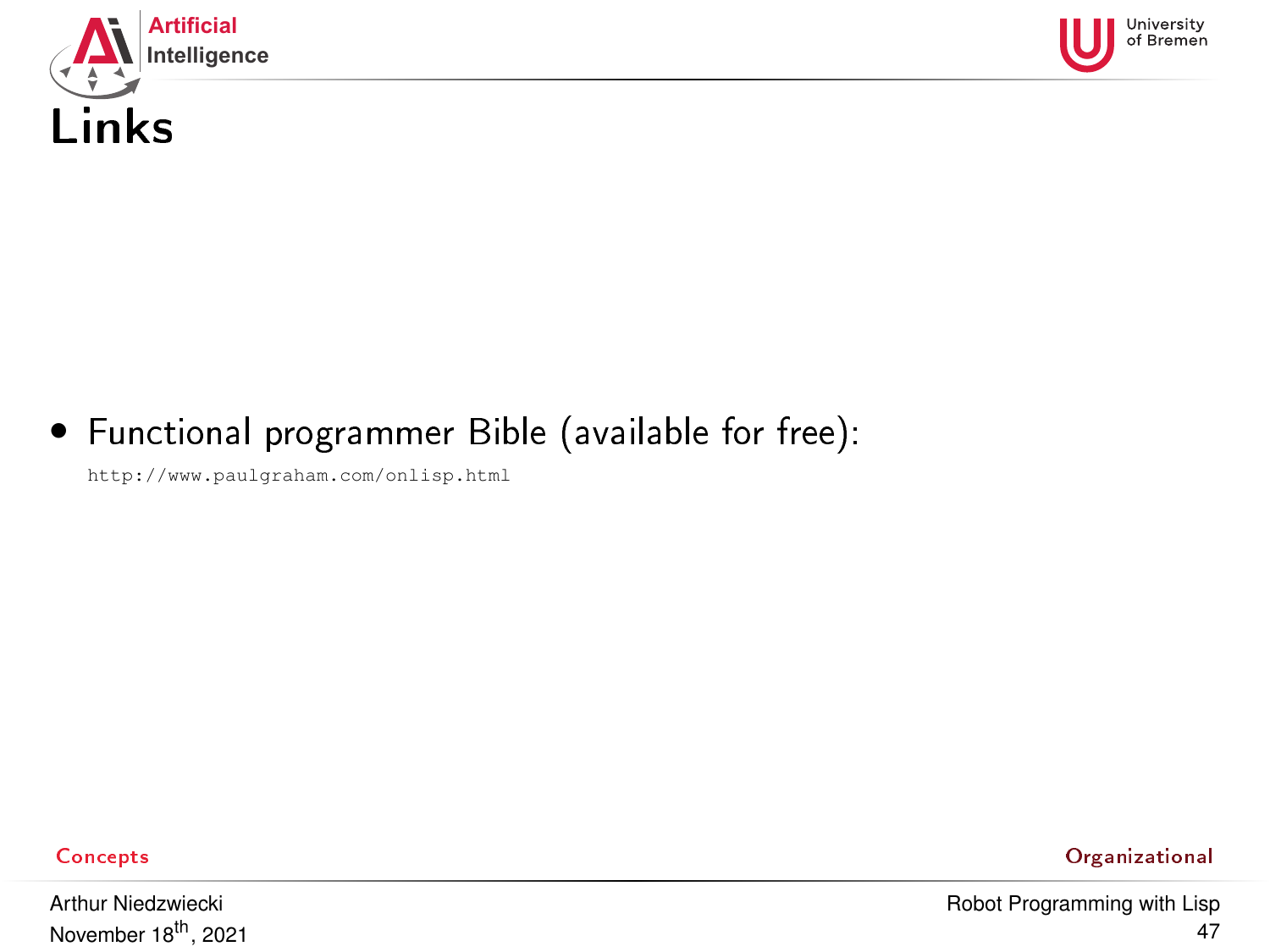<span id="page-47-0"></span>



## Info Summary

- Assignment code: REPO/assignment\_4/src/\*.lisp
- Assignment points: 8 points
- Assignment due: 24.11, Wednesday, 23:59 AM German time
- Next class: 25.11, 14:15

Arthur Niedzwiecki November 18<sup>th</sup>, 2021